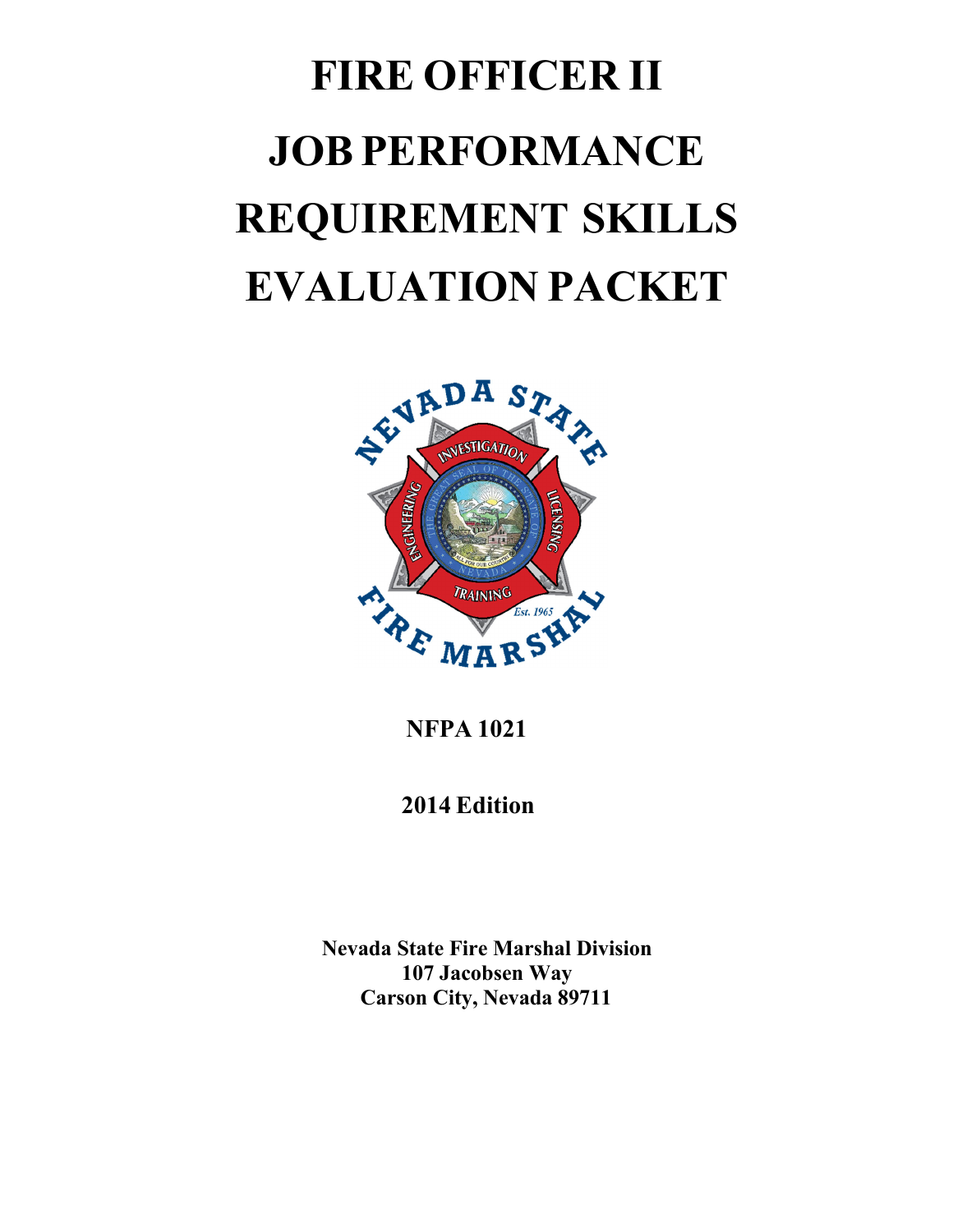#### Fire Officer II Candidate:

The Company Officer is a very important component of the fire service. They are the first line of supervision in the fire department organization and their decisions both on and off the fire ground are often critical. The company officer provides a vital balance between their agency's administration and crew members. Some would argue that the company officer has the most influence and control over the fire ground and incident safety.

At the company officer level they are required not only to manage fire ground operations but as well as perform routine administrative functions, complete reports, follow department policies, apply human resource skills, interact with the community, public education, provide in-service company level training, complete company level life safety inspections, initial fire investigations, conduct a postincident analysis and more.

Attached you will find a checklist of the **minimum** supporting documentation that we expect to see accompanying a Fire Officer II Skill Packet. The JPR sheet, shall require additional supporting documentation that is outlined on the checklist. By no means are the items on this checklist allinclusive. At any time, a candidate may go above and beyond the items listed on checklist.

All submitted packets will be reviewed and approved according to the required JPRs. It is important for each of you to understand that just because your chief or their designee signs off on the skills sheets this does not mean that it is an automatic approval.

If you have any questions, you are welcome to contact our office and we will be glad to talk to you about the Fire Officer II Skill Packet process. This is our attempt to outline our expectations of what we are looking for when your packets are reviewed.

Please make sure you eliminate all information in compliance with the Privacy Act and HIPAA guidelines. This packet may be reviewed outside of the SFMD office by members of the Nevada Board of Fire Services.

Thank you,

Fire Officer Review Committee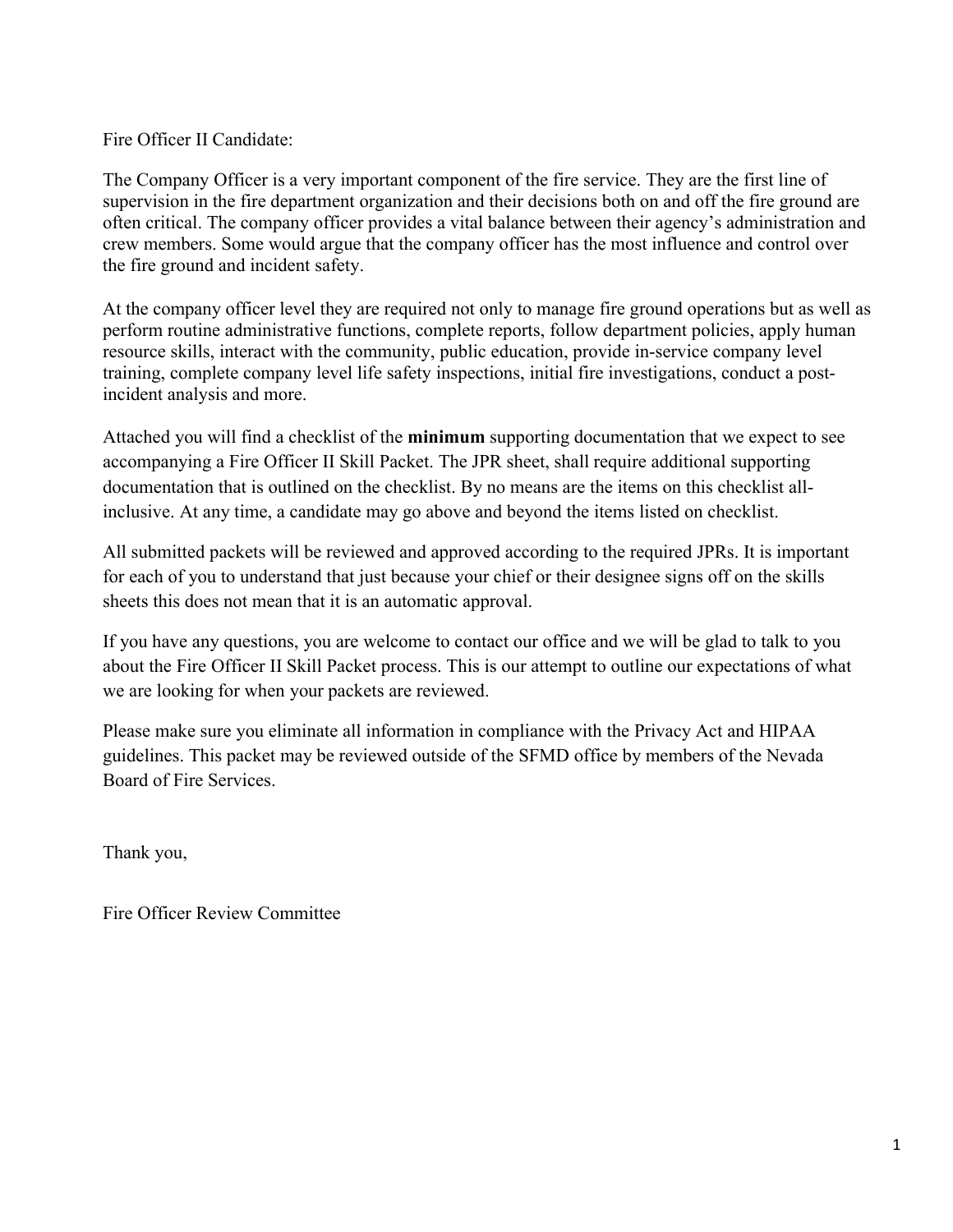### **WRITTEN AND PRACTICAL TEST INSTRUCTIONS**

A Fire Officer II candidate has one year to successfully complete the certification process after submitting the completed Fire Officer II Job Performance Requirement Skills Evaluation Packet.

The candidates fire chief or their designee must sign and date each of the JPR skills sheets once the candidate has performed and passed the skills. The candidate must have 100% of the JPR skill sheets signed. Only when all the JPR skill sheets have been signed, may the chief or their designee sign the JPR Sign-Off Sheet.

Along with the Skills Packet and other required documents the chief or their designee shall submit a letter requesting that the candidate enter the Fire Officer certification process.

### **CERTIFICATION REQUIREMENTS FOR FIRE OFFICER II**

#### **PURPOSE AND VISION FOR FIRE OFFICER II**

The skill level Fire Officer II as determined by the Nevada State Fire Marshal Division is focused on the Firefighter who wants to be certified as Fire Officer II.

It is with this purpose that the Fire Officer II established within this standard. This is the minimum level established by the Nevada State Fire Marshal Division and based on NFPA 1021, 2014 edition.

In order to certify in the Nevada Fire Officer II program; candidates must fulfill the following requirements:

- 1. Complete an **approved** Fire Officer II course and provide documentation of completion
- 2. Certification Request Letter from Chief or their Designee
- 3. Submit the completed Skills Packet. (Must be submitted prior to receiving the written examination.) **In order for the Skills Packet to be considered complete it must have all supporting documentation; letters, policies, training documentation, etc., when it is submitted for review.**
- 4. Copy of Nevada Fire Officer I
- 5. Must achieve a score of seventy percent (70%) on written examination.

### **APPROVED TRAINING COURSES**

There is no set training course for Fire Officer II, but the course must be recognized by the State Fire Marshal Division. The written and practical skills examination are based on the NFPA 1021 Standard for Fire Officer Professional Qualifications 2014 Edition.

### **PROCESS FOR RECEIVING FIRE OFFICER II CERTIFICATION**

Participants in the Nevada Fire Officer II certification program must successfully complete all the Fire Officer II requirements. Documentation is required to provide proof that all requirements and skills are met as outlined by the NFPA 1021 Standard for Fire Officer Professional Qualifications 2014 Edition adopted by the State Fire Marshal Division.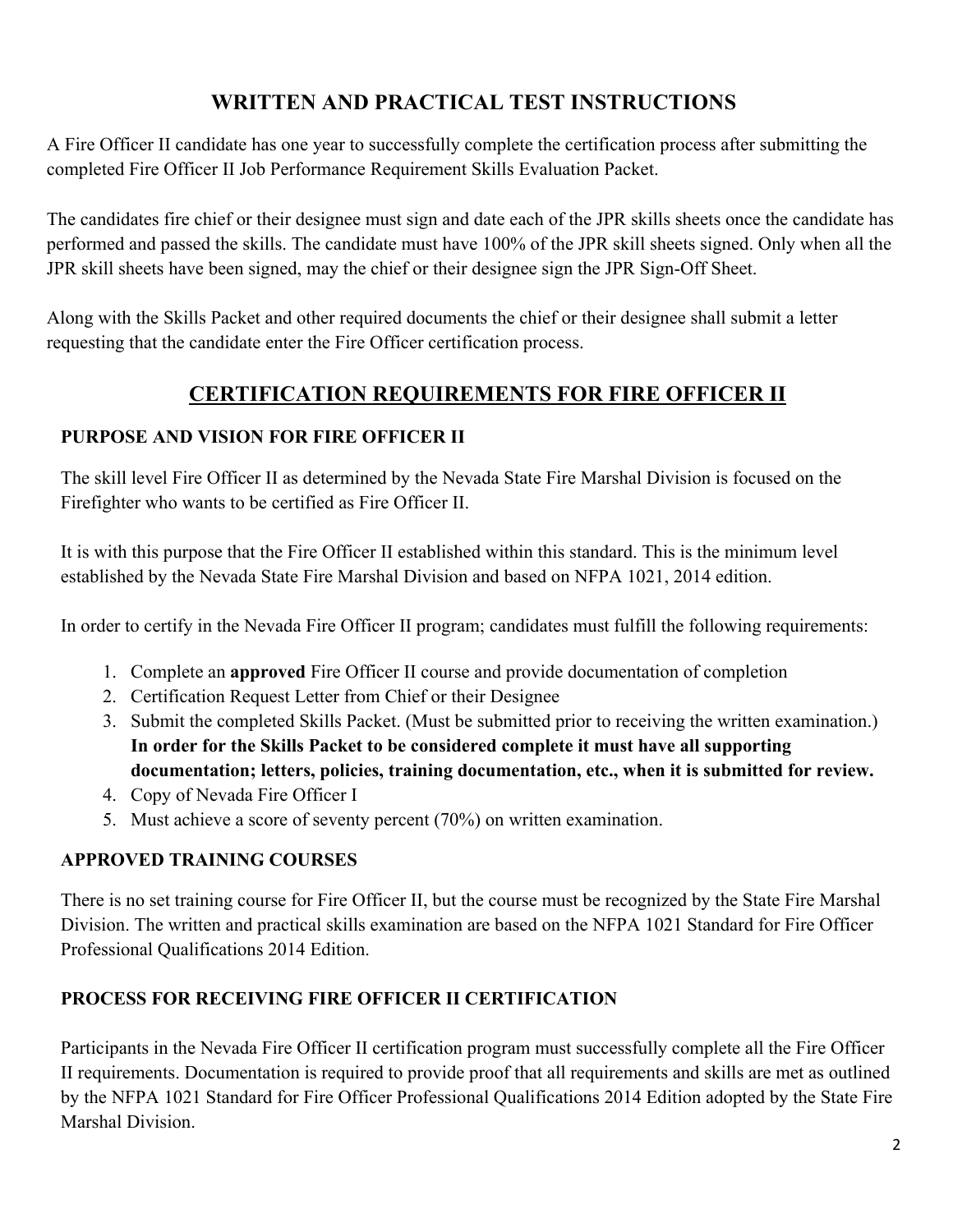#### **WRITTEN EXAMINATION FOR FIRE OFFICER II**

The written examination is a randomly generated 100-question test covering requirements in the NFPA 1021 Standard for Fire Officer Professional Qualifications 2014 Edition.

#### **SAMPLE WRITTEN EXAMINATION QUESTIONS:**

- 1. A fire suppression group is typically composed of engine and truck companies. This is based on the organizational principle of:
	- A. Chain of command
	- **B. Division of labor**
	- C. Paramilitary organization
	- D. Scalar structure
- 2. Which of the following is a key dimension of an effective leader?
	- A. Structure competitive relationships
	- B. Bases influence primarily on the ability to reward or punish a firefighter
	- **C. Stimulates and promotes goal-oriented thinking and behavior**
	- D. Simulates and promotes goal-oriented thinking and habits

### **SCORING OF THE TEST AND RETEST PROCEDURE:**

Each written question counts for one point on the written examination. The final score is determined by deducting the number of incorrect and blank answers from the total number of questions on the examination. All knowledge examinations administered by the State Fire Marshal Division shall require a seventy percent (70%) minimum passing score.

Applicants who receive less than a passing score on the written examinations will be required to retake the entire examination. Applicants shall be given three (3) attempts to meet the minimum passing requirements. The three (3) attempts shall not exceed one (1) year from the date of the first attempt. Applicants who fail the written examination may retest no sooner than 30 days from the date of the failed examination.

A Fire Officer II Skill packet will be valid for one year from the date of the last written examination taken. Within one year upon successful completion of the Fire Officer II Skill packet all other requirements for certification must be met. If the applicant does not complete the Fire Officer II certification process within a year from the last written examination the Fire Officer II packet is no longer valid, and the applicant must start the certification process over.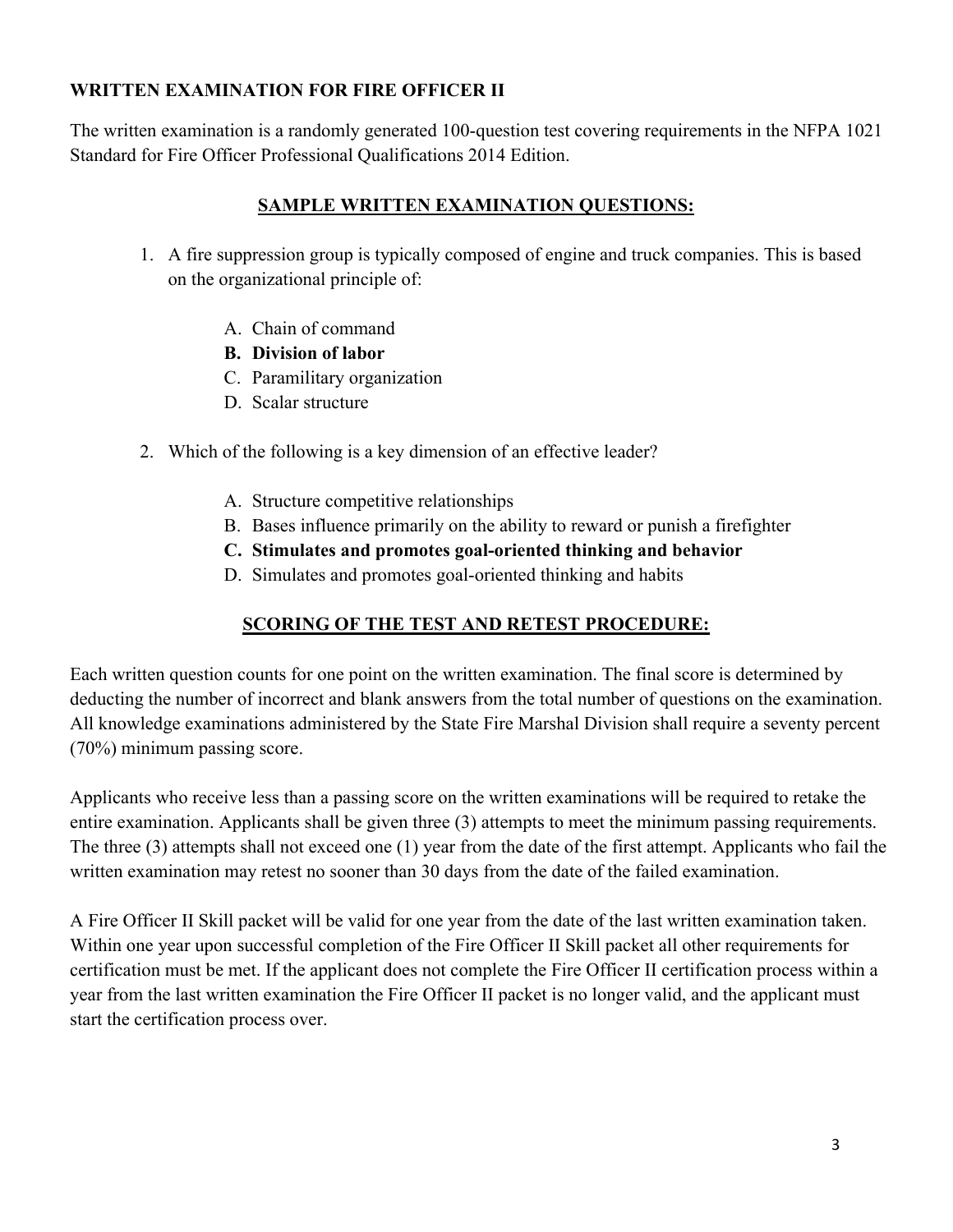#### **PRACTICAL SKILLS TESTING PROCEDURES FOR FIRE OFFICER II:**

The practical skills test for Fire Officer II is based on the NFPA 1021 Standard for Fire Officer Professional Qualifications 2014 Edition. One hundred percent of the practical skills must be completed. All skill sheets must be completed and signed by candidate's fire chief or their designee. Copies of these sheets are required to be attached.

#### **FIRE OFFICER II CERTIFICATION:**

When all the requirements for Fire Officer II are met, candidates will be eligible to be certified. The State Fire Marshal Division may then certify the candidate for Fire Officer II.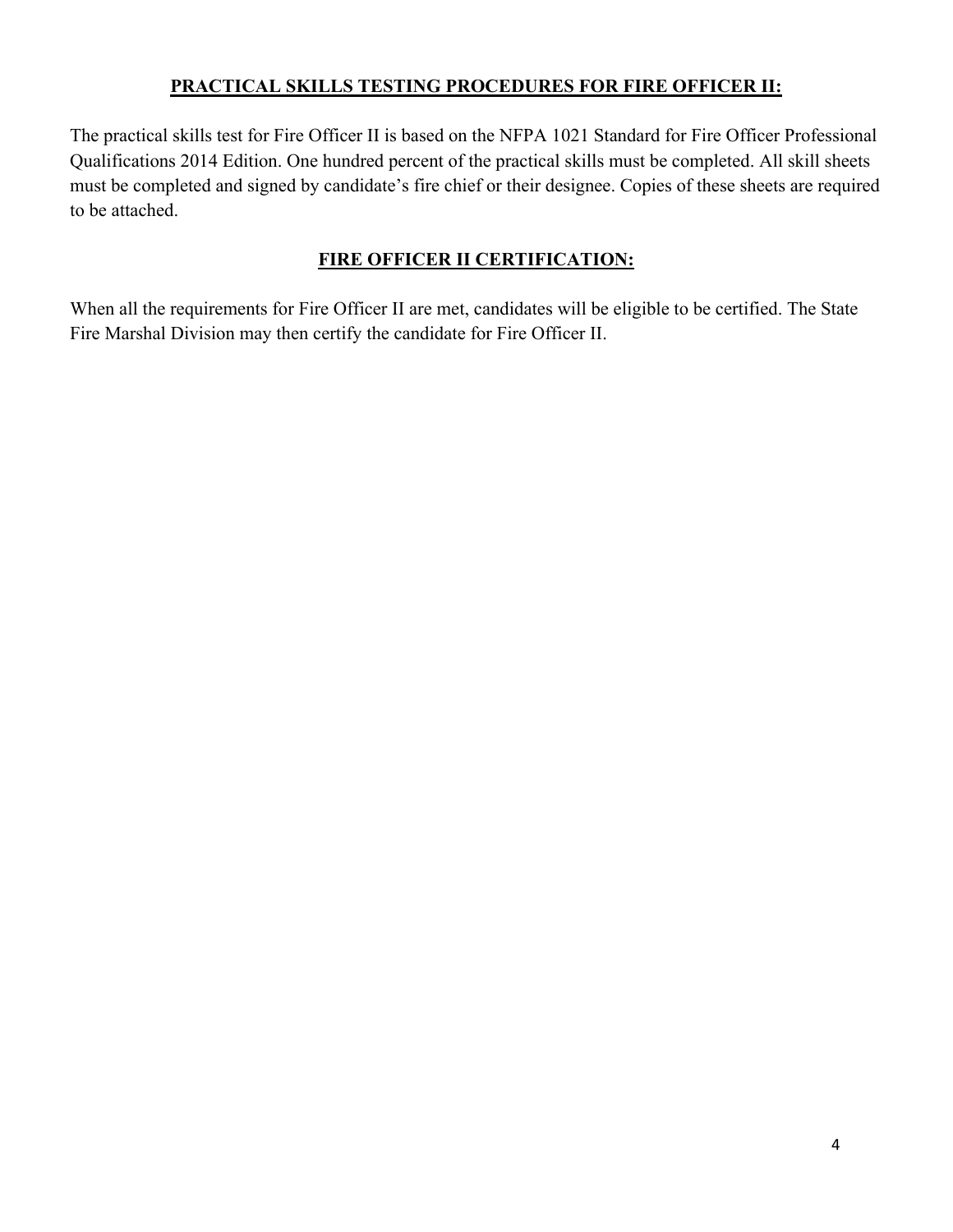

NFPA Standard 1021 2014 Edition, Chapter 5

#### **5.1 General**

For qualification at Level II, the Fire Officer II shall meet the job performance requirements defined in Section 5.2 through 5.7 of this standard.

#### **5.1.1 General Prerequisite Knowledge**

The organization of local government; enabling and regulatory legislation and law‐making process at the local, state/provincial, and federal levels; and the functions of other bureaus, divisions, agencies, and organizations and their roles and responsibilities that relate to the fire service.

#### **5.1.2 General Prerequisite Skills**

Intergovernmental and interagency cooperation.

#### **HUMAN RESOURCE MANAGEMENT:**

**5.2**  This duty involves evaluating a member performance, according to the following job performance requirements.

#### **JPR Sheet 1**

**5.2.1** Initiate actions to maximize member performance and/or to correct unacceptable performance, given human resource policies and procedures, so that member and/or unit performance improves, or the issue is referred to the next level of supervision. (a) *Requisite Knowledge:* Human resource policies and procedures, problem identification, organizational behavior, group dynamics, leadership styles, types of power, and interpersonal dynamics.

(b) *Requisite Skills:* The ability to communicate verbally and in writing, to solve problems, to increase teamwork, and to counsel members.

#### **JPR Sheet 2**

**5.2.2** Evaluate the job performance of assigned members, given personnel records and evaluation forms, so each member's performance is evaluated accurately and reported according to human resource policies and procedures.

(a) *Requisite Knowledge:* Human resource policies and procedures, job descriptions, objectives of a member evaluation program, and common errors in evaluating.

(b) *Requisite Skills:* The ability to communicate verbally and in writing and to plan and conduct evaluations.

#### **JPR Sheet 3**

**5.2.3** Create a professional development plan for a member of the organization, given the requirements for promotion, so that the individual acquires the necessary knowledge, skills, and abilities to be eligible for the examination for the position.

(a) *Requisite Knowledge:* Development of a professional development guide, including mentoring sessions and job shadowing.

(b) *Requisite Skills:* The ability to communicate orally and in writing.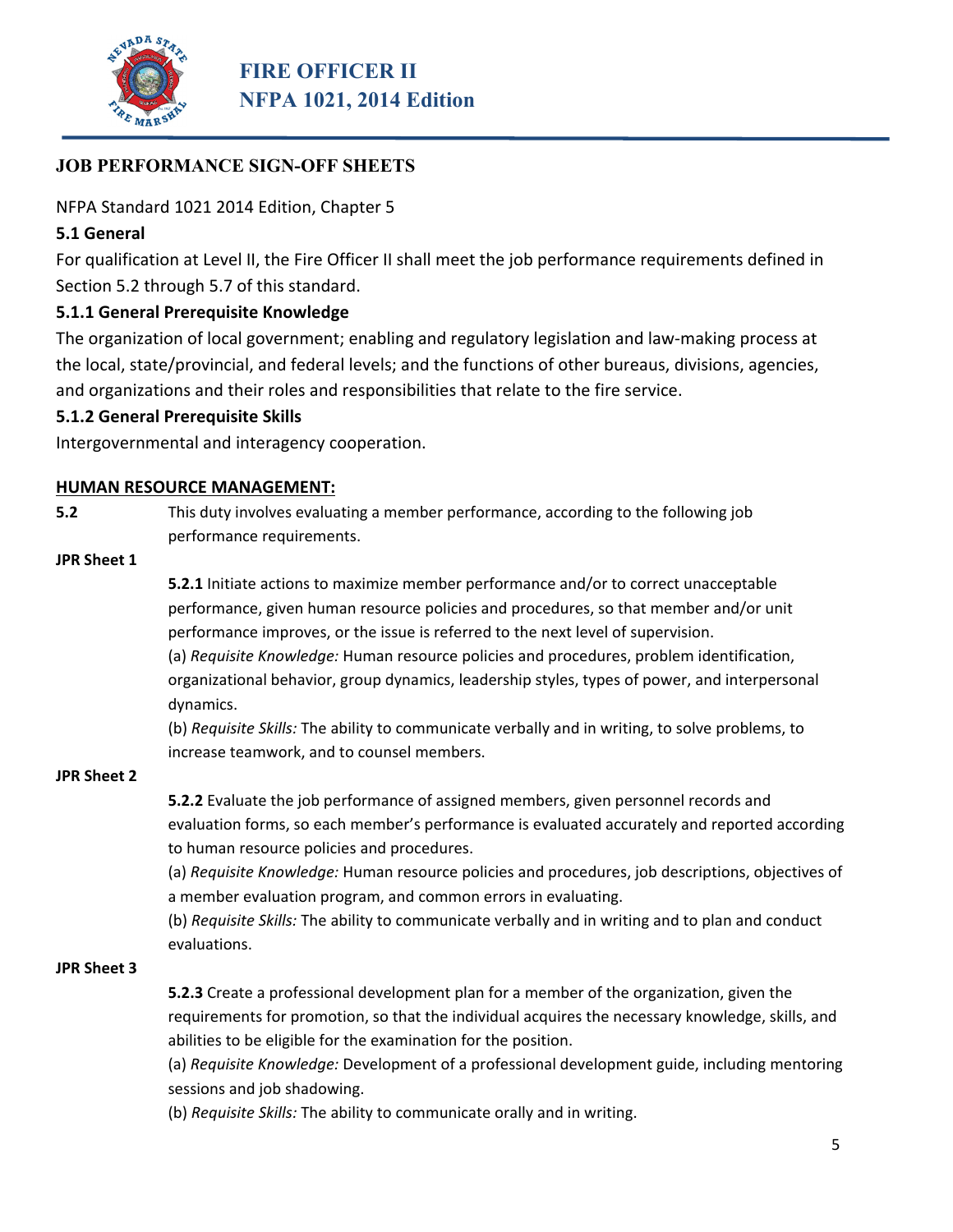

#### **COMMUNITY AND GOVERNMENT RELATIONS:**

**5.3** This duty involves dealing with inquiries of allied organization in the community and projecting the role, mission, and image of the department to other organizations with similar goals and missions for the purpose of establishing strategic partnerships and delivering safety, injury, and fire prevention education programs, according to the job performance requirements.

#### **JPR Sheet 4**

**5.3.1** Explain the benefits to the organization of cooperating with allied organizations, given a specific problem or issue in the community, so that the purpose for establishing external agency relationships is clearly explained.

(a) *Requisite Knowledge:* Understanding of the agency mission and goals, and the type and functions of external agencies in the community.

(b) *Requisite Skills:* The ability to develop interpersonal relationships through oral and written communications.

#### **ADMINISTATION:**

**5.4** This duty involves preparing a project or divisional budget, news releases, and policy changes, according to the following job performance requirements.

#### **JPR Sheet 5**

**5.4.1** Develop a policy or procedure, given an assignment, so that the recommended policy or procedure identifies the problem and proposes a solution.

- (a) *Requisite Knowledge:* Policy and procedures and problem identification.
- (b) *Requisite Skills:* The ability to communicate in writing and to solve problems.

#### **JPR Sheet 6**

**5.4.2** Develop a project or divisional budget, given schedules, and guidelines concerning its preparation, so that capital, operating, and personnel costs are determined and justified. (a) *Requisite Knowledge:* The supplies and equipment necessary for ongoing or new projects, repairs to existing facilities, new equipment, apparatus maintenance, personnel costs, appropriate budgeting system.

(b) *Requisite Skills:* The ability to allocate finances, to relate interpersonally, to communicate orally and in writing.

#### **JPR Sheet 7**

- **5.4.3** Describe the process of purchasing, including soliciting and awarding bids, given established specifications, in order to ensure competitive bidding.
- (a) *Requisite Knowledge:* Purchasing laws, policies and procedures.

(b) *Requisite Skills:* The ability to use evaluative methods and to communicate orally and in writing.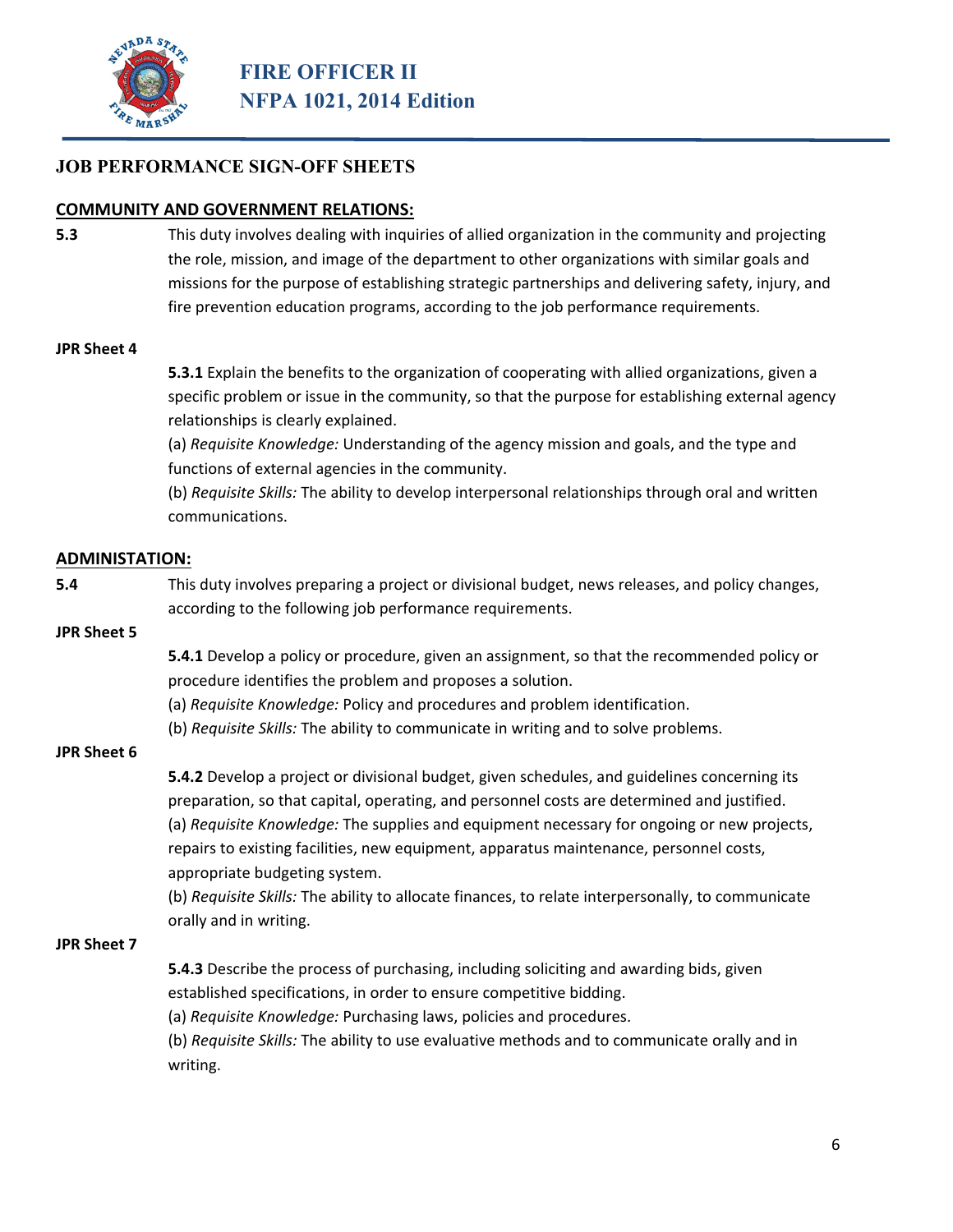

#### **JPR Sheet 8**

**5.4.4** Prepare a news release, given an event or topic, so that the information is accurate and formatted correctly.

(a) *Requisite Knowledge:* Policies and procedures and format used for news releases.

(b) *Requisite Skills:* The ability to communicate verbally.

#### **JPR Sheet 9**

**5.4.5** Prepare a concise report for transmittal to a supervisor, given fire department record(s) and a specific request for details such as trends, variances, or other related topics.

(a) *Requisite Knowledge:* The data processing system.

(b) *Requisite Skills:* The ability to communicate in writing and to interpret data.

#### **JPR Sheet 10**

**5.4.5** Develop a plan to accomplish change in the organization, given an agency's change of policy or procedures, so that the effective change is implemented in a positive manner. (a) *Requisite Knowledge:* Planning and implementing change.

(b) *Requisite Skills:* The ability to clearly communicate orally and in writing.

#### **INSPECTION AND INVESTIGATION:**

**5.5** This duty involves conducting inspections to identify hazards and address violations and conducting fire investigations to determine origin and preliminary cause, according to the following job performance requirements.

#### **JPR Sheet 11**

**5.5.1** Determine the point of origin and preliminary cause of a fire, given a fire scene, photographs, diagrams, pertinent data and/or sketches, to determine if arson is suspected. (a) *Requisite Knowledge:* Methods used by arsonists, common causes of fire, basic cause and origin determination, fire growth and development, and documentation of preliminary fire investigative procedures.

(b) *Requisite Skills:* The ability to communicate orally and in writing and to apply knowledge using deductive skills.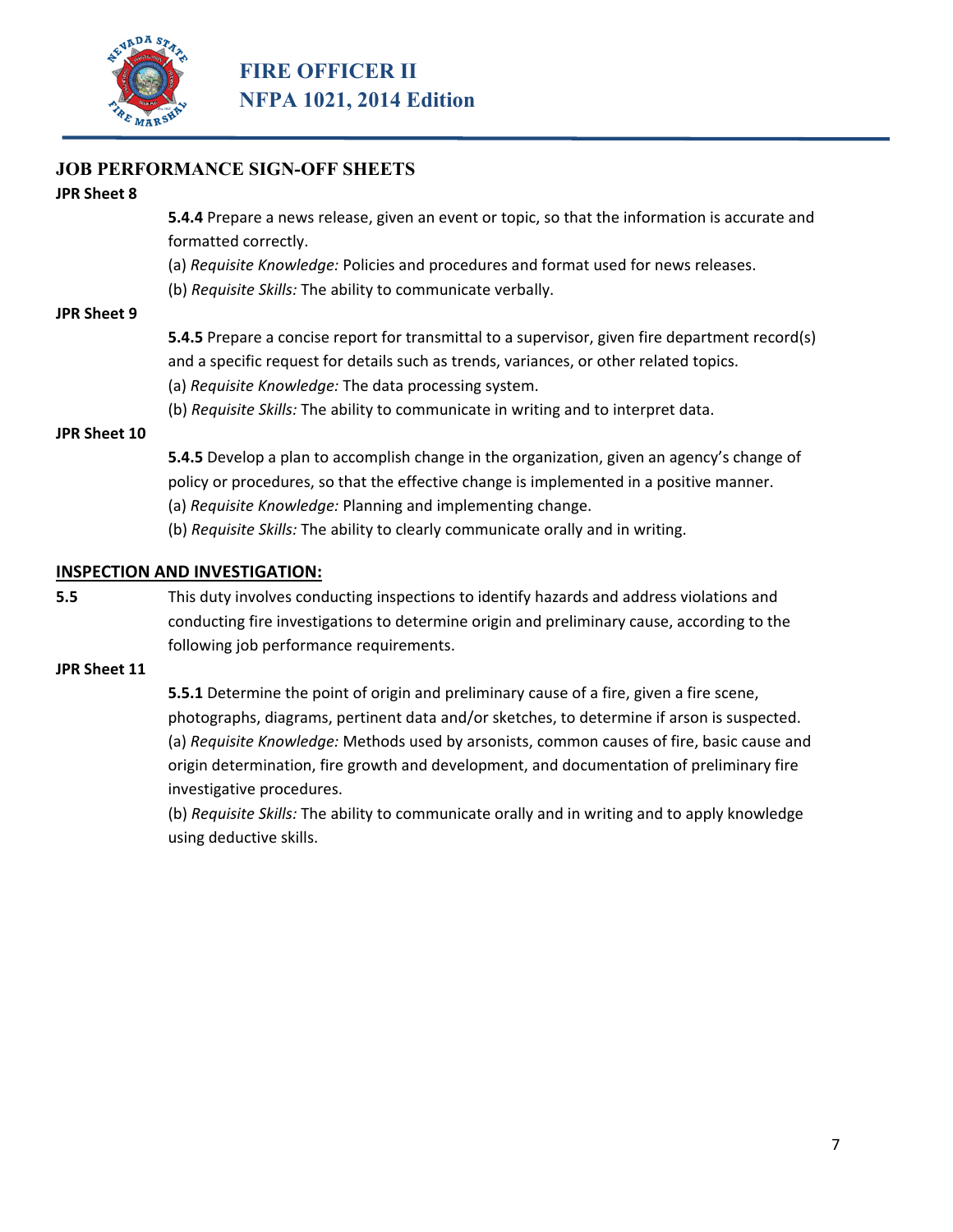

#### **JOB PERFORMANCE SIGN-OFF SHEETS INSPECTION AND INVESTIGATION:**

**5.6** This duty involves supervising multi-unit emergency operations, conducting pre-incident planning, and deploying assigned resources, according to the following job requirements.

#### **JPR Sheet 12**

**5.6.1** Produce operational plans, given an emergency incident requiring multi-unit operations, so that required resources and their assignments are obtained and plans are carried out in compliance with approved safety procedures resulting in the mitigation of the incident. (a) *Requisite Knowledge:* Methods used by arsonists, common causes of fire, basic cause and origin determination, fire growth and development, and documentation of preliminary fire investigative procedures.

(b) *Requisite Skills:* The ability to implement an incident management system, to communicate orally, to supervise and account for assigned personnel under emergency conditions; and to serve in command staff and unit supervision positions within the Incident Management System.

#### **JPR Sheet 13**

**5.6.2** Develop and conduct a post-incident analysis, given multi-unit incident and post-incident analysis policies, procedures, and forms, so that all required critical elements are identified and communicated and the approved forms are completed and processed.

(a) *Requisite Knowledge:* Elements of a post‐incident analysis, basic building construction, basic fire protection systems and features, basic water supply, basic fuel loading, fire growth and development, and departmental procedures relating to dispatch response, strategy tactics and operations, and customer service.

(b) *Requisite Skills:* The ability to write reports, to communicate orally, and to evaluate skills.

#### **JPR Sheet 14**

**5.6.3** Prepare a written report, given incident reporting data from the jurisdiction, so that the major causes for service demands are identified for various planning areas within the service area of the organization.

(a) *Requisite Knowledge:* Analyzing data.

(b) *Requisite Skills:* The ability to write clearly and to interpret response data correctly to identify the reasons for the service demands.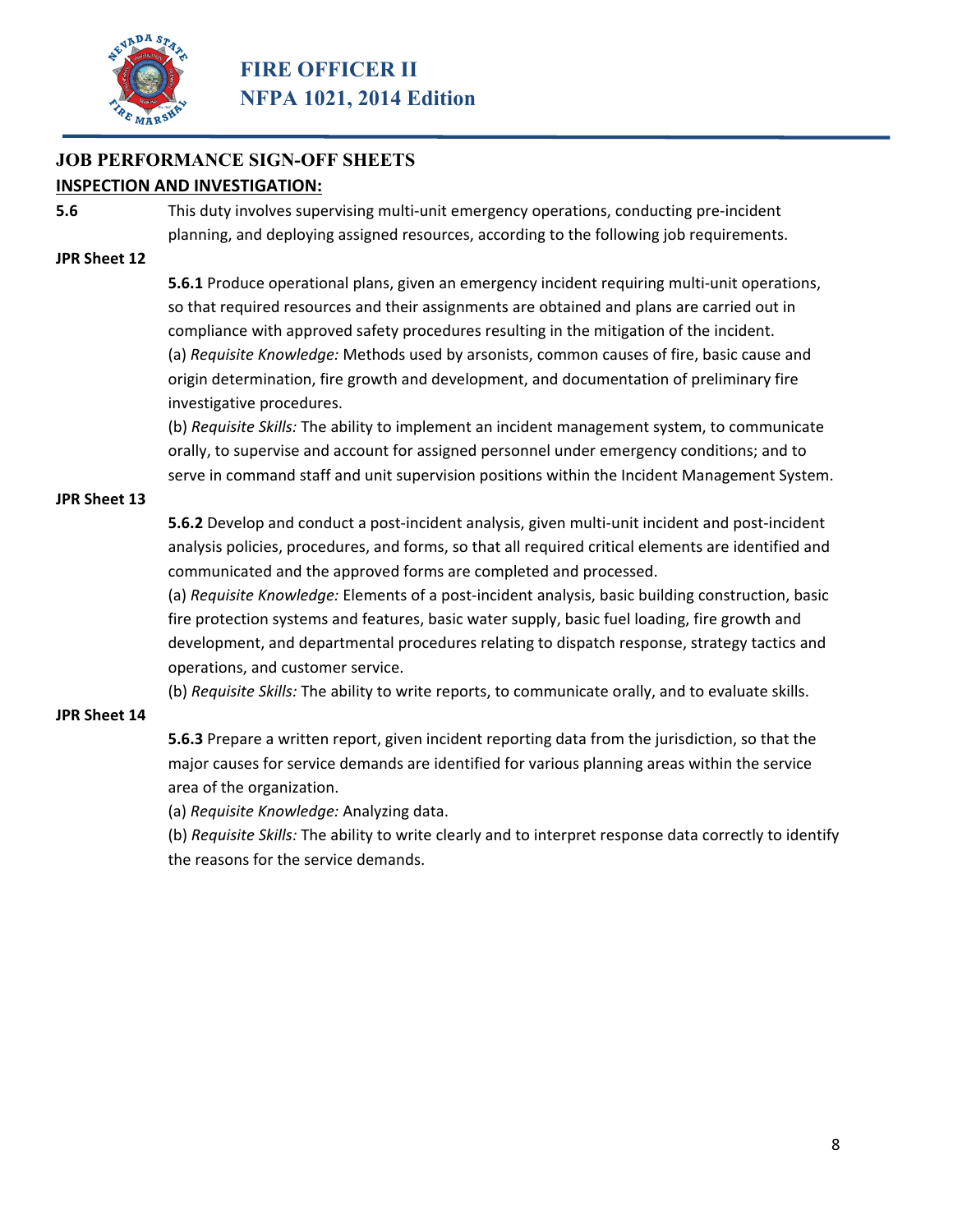

### **Health and Safety:**

**5.7** This duty involves reviewing injury, accident, and health exposure reports, identifying unsafe work environments or behaviors, and taking appropriate action to prevent reoccurrence, according to the job requirements.

#### **JPR Sheet 15**

**5.7.1** Analyze a member's accident, injury, or health exposure history, given the case study, so that a report is prepared for a supervisor and includes action taken and recommendations given. (a) *Requisite Knowledge:* The causes of unsafe acts, health exposures, or conditions that result in accidents, injuries, occupational illnesses, or death.

(b) *Requisite Skills:* The ability to communicate in writing and to interpret accidents, injuries, occupational illnesses, or death reports.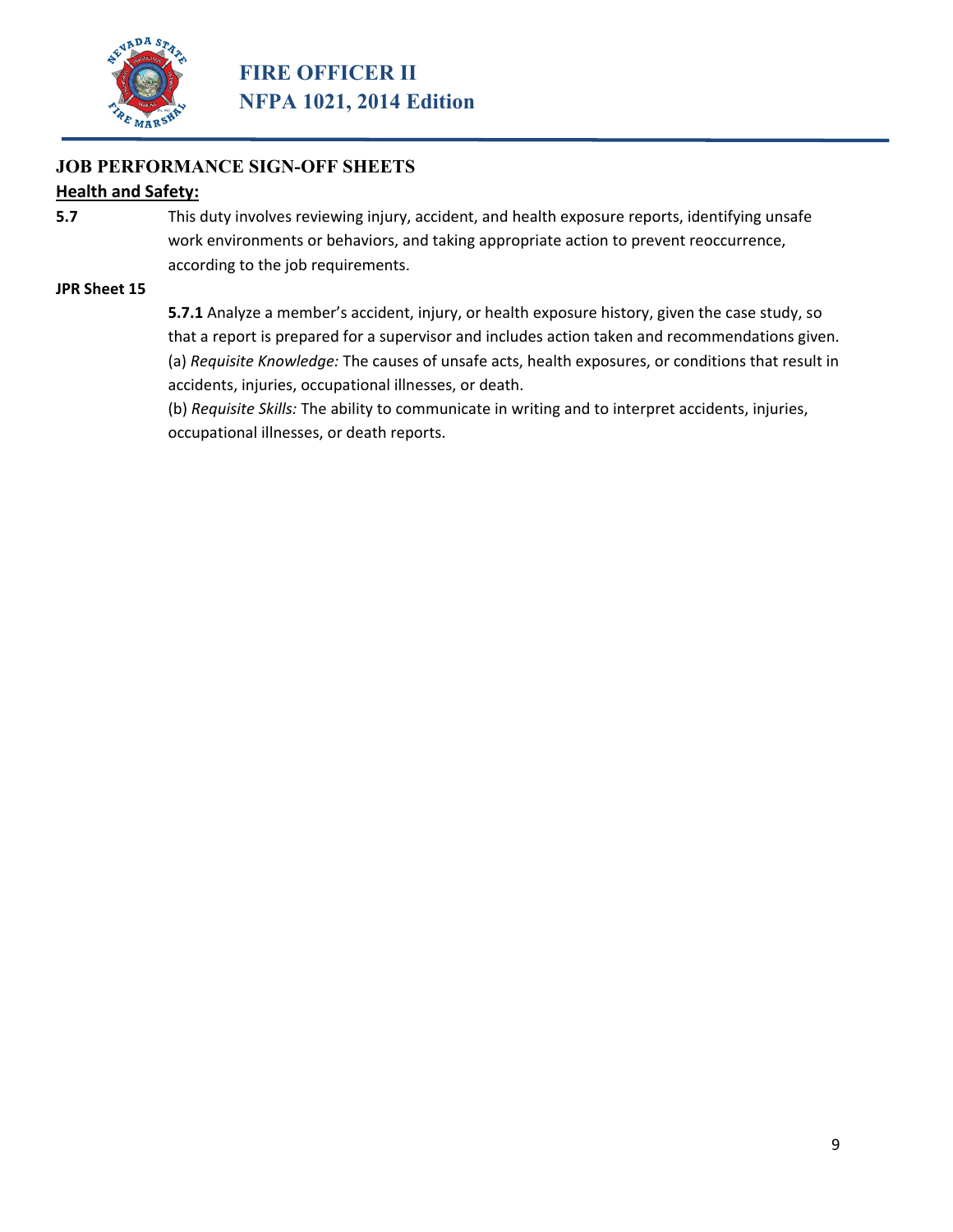

### **The following candidate has successfully met all required performance skills for the Fire Officer NFPA 1021 2014 edition:**

*Please make sure you eliminate all information in compliance with the Privacy Act and HIPAA guidelines. This packet may be reviewed outside of the SFMD by members of the Fire Officer Certification committee.* 

| Candidate Name:                |       |
|--------------------------------|-------|
| Candidate Signature:           | Date: |
| <b>Chief or Designee Name:</b> |       |
| Chief or Designee Signature:   | Date: |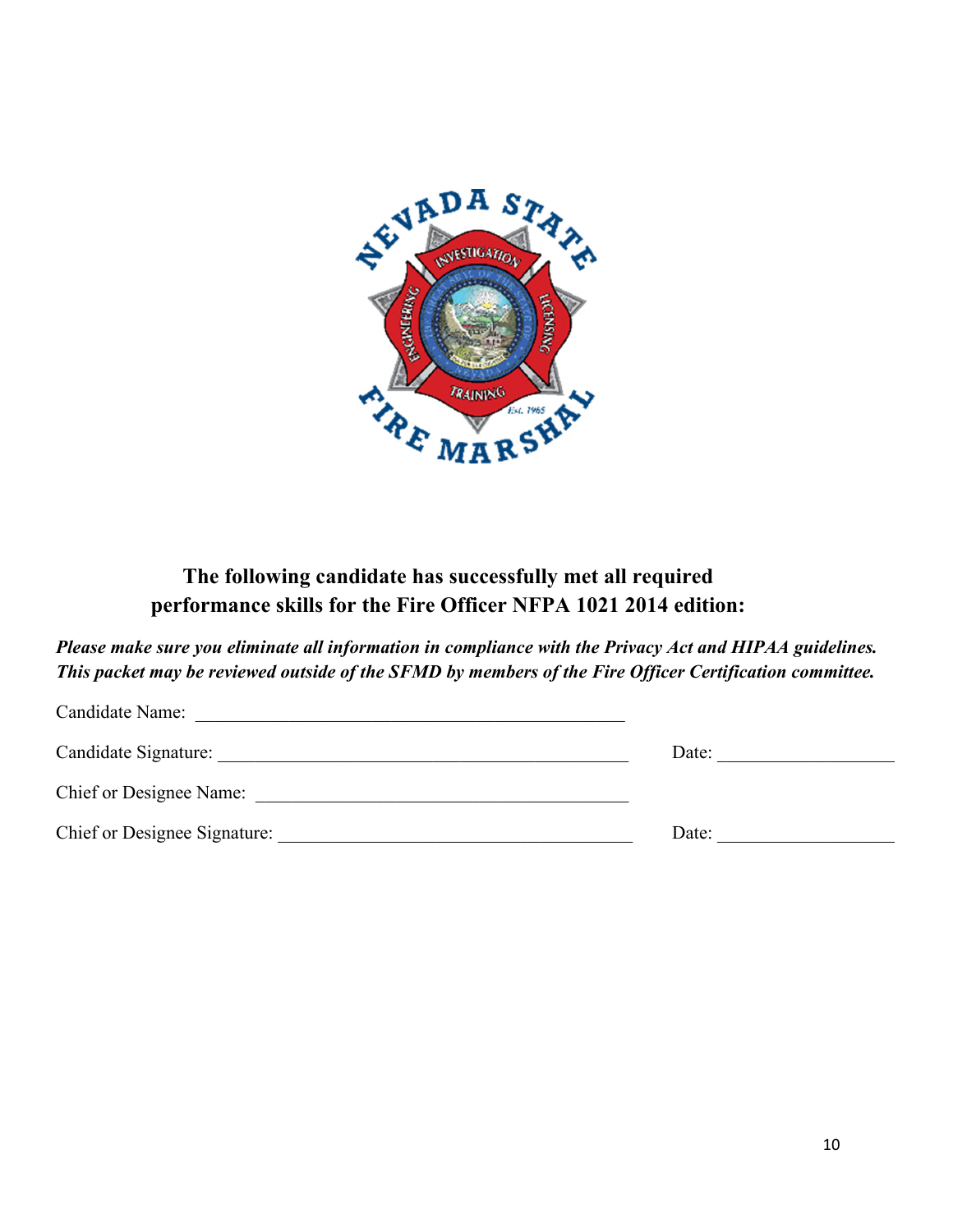

# **FIRE OFFICER II Skills Sheet 1 NFPA 1021, 2014 Edition**

# **Candidate Name: \_\_\_\_\_\_\_\_\_\_\_\_\_\_\_\_\_\_\_\_\_\_\_\_\_\_\_\_\_\_\_\_\_\_\_\_\_\_\_\_\_\_\_\_\_\_\_\_\_\_\_\_\_\_\_\_\_\_\_\_\_\_**

|     | <b>STANDARD: 5.2.1</b>                                              |                                                              | Task: Initiate actions to maximize member performance and/or to correct                                                                                                                                                                                                                                                                                                                                                                                                                                                                                                                                                                                                                                                                                                                                                                                                                                                                                                                                                                                                                                    |   |
|-----|---------------------------------------------------------------------|--------------------------------------------------------------|------------------------------------------------------------------------------------------------------------------------------------------------------------------------------------------------------------------------------------------------------------------------------------------------------------------------------------------------------------------------------------------------------------------------------------------------------------------------------------------------------------------------------------------------------------------------------------------------------------------------------------------------------------------------------------------------------------------------------------------------------------------------------------------------------------------------------------------------------------------------------------------------------------------------------------------------------------------------------------------------------------------------------------------------------------------------------------------------------------|---|
|     | NFPA 1021, 2014                                                     |                                                              | unacceptable performance, given human resource policies and procedures, so that<br>member and/or unit performance improves or the issue is referred to the next level                                                                                                                                                                                                                                                                                                                                                                                                                                                                                                                                                                                                                                                                                                                                                                                                                                                                                                                                      |   |
|     | <b>General Requirements</b>                                         |                                                              | of supervision.<br>(a) Requisite Knowledge: Human resource policies and procedures, problem<br>identification, organizational behavior, group dynamics, leadership styles, types of<br>power, and interpersonal dynamics.<br>(b) Requisite Skills: The ability to communicate orally and in writing, to solve<br>problems, to increase team work, and to counsel members.                                                                                                                                                                                                                                                                                                                                                                                                                                                                                                                                                                                                                                                                                                                                  |   |
|     | PERFORMANCE<br><b>OUTCOME:</b>                                      | safety violation.                                            | The Candidate will assume the role of company officer supervising four firefighters at a fire substation.<br>One of the firefighters, a new father, was late twice last month. Each time he has provided a reasonable<br>cause for his tardiness and called in before the shift began to alert the company. No official action has<br>yet been taken. Today, the firefighter was late again. Again, some corrective action. The action taken<br>is entirely up to the Candidate but is required to correct unacceptable performance so that performance<br>improves or the issue is referred to the next officer in the chain of command. Actions taken must be<br>reasonable, defensible, and in accordance with human resources policies and procedures. Candidate<br>will inform the firefighter of the action taken and make a written report for purposes of documentation.<br>Safety: A safety violation is grounds for automatic failure. All proctors present shall review the<br>EQUIPMENT REQUIRED: Member to act as Subordinate Firefighter. Applicable Human Resource Policies and Procedures. |   |
|     |                                                                     | Paper, Pen/pencil, Computer if applicable.                   |                                                                                                                                                                                                                                                                                                                                                                                                                                                                                                                                                                                                                                                                                                                                                                                                                                                                                                                                                                                                                                                                                                            |   |
|     |                                                                     |                                                              | <b>CONDITIONS:</b> The Candidate will complete all elements of the assigned task.                                                                                                                                                                                                                                                                                                                                                                                                                                                                                                                                                                                                                                                                                                                                                                                                                                                                                                                                                                                                                          |   |
| No. |                                                                     |                                                              | Task Steps                                                                                                                                                                                                                                                                                                                                                                                                                                                                                                                                                                                                                                                                                                                                                                                                                                                                                                                                                                                                                                                                                                 | ✓ |
| 1.  |                                                                     |                                                              | Adequately describe to the Firefighter the nature of the problem.                                                                                                                                                                                                                                                                                                                                                                                                                                                                                                                                                                                                                                                                                                                                                                                                                                                                                                                                                                                                                                          |   |
| 2.  |                                                                     |                                                              | Make it clear in plain language what level of performance is expected.                                                                                                                                                                                                                                                                                                                                                                                                                                                                                                                                                                                                                                                                                                                                                                                                                                                                                                                                                                                                                                     |   |
| 3.  |                                                                     |                                                              | Choose an action designed to correct unacceptable performance.                                                                                                                                                                                                                                                                                                                                                                                                                                                                                                                                                                                                                                                                                                                                                                                                                                                                                                                                                                                                                                             |   |
| 4.  |                                                                     | Inform the Firefighter of the corrective action to be taken. |                                                                                                                                                                                                                                                                                                                                                                                                                                                                                                                                                                                                                                                                                                                                                                                                                                                                                                                                                                                                                                                                                                            |   |
| 5.  |                                                                     | Follow human resources policies, procedures, or guidelines.  |                                                                                                                                                                                                                                                                                                                                                                                                                                                                                                                                                                                                                                                                                                                                                                                                                                                                                                                                                                                                                                                                                                            |   |
|     | Complete a written report documenting the problem and action taken. |                                                              |                                                                                                                                                                                                                                                                                                                                                                                                                                                                                                                                                                                                                                                                                                                                                                                                                                                                                                                                                                                                                                                                                                            |   |

Evaluator Name: \_\_\_\_\_\_\_\_\_\_\_\_\_\_\_\_\_\_\_\_\_\_\_\_\_\_\_\_\_\_\_\_\_\_\_\_\_\_\_\_\_\_\_\_\_\_\_\_\_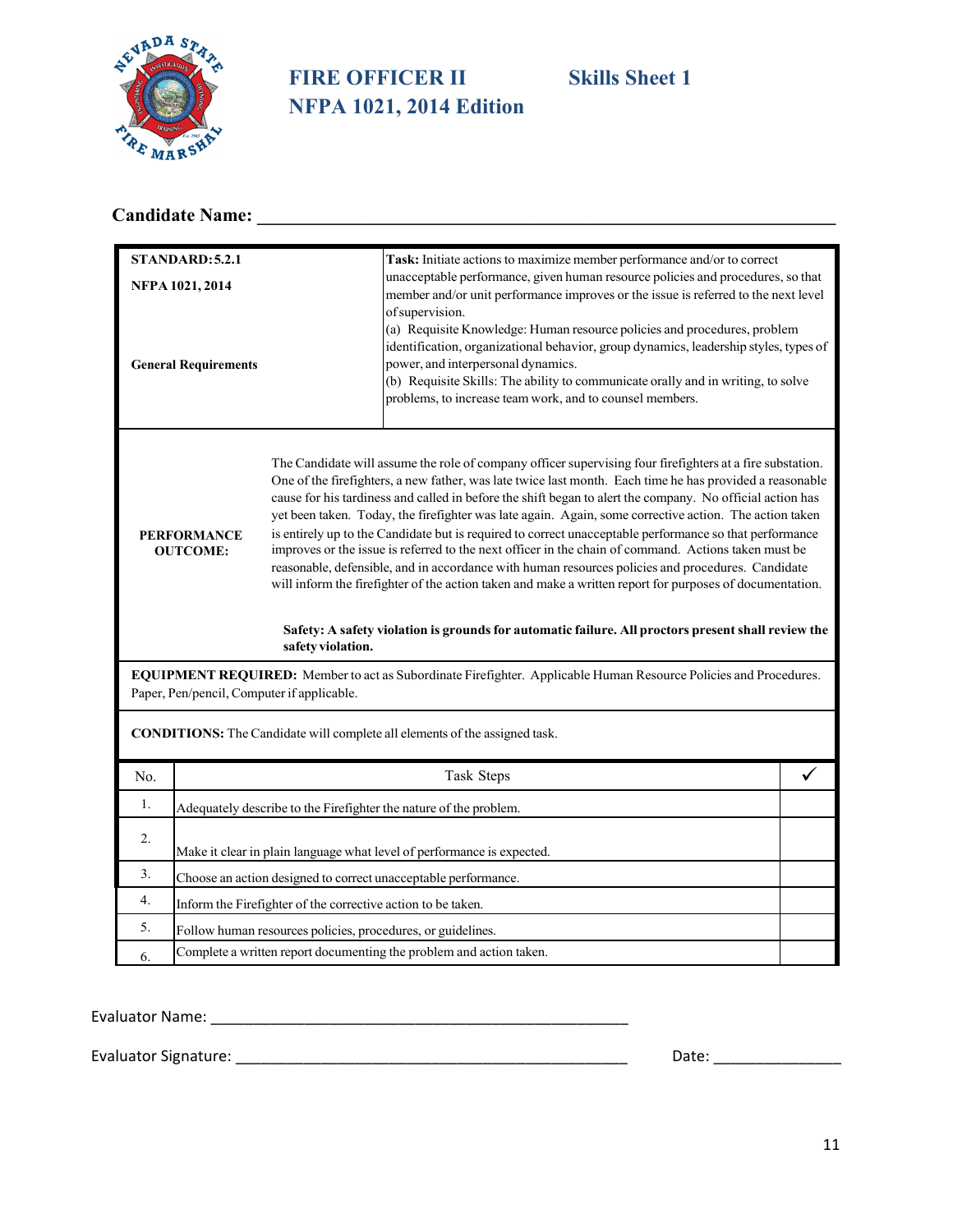

# **FIRE OFFICER II Skill Sheet 2 NFPA 1021, 2014 Edition**

# **Candidate Name: \_\_\_\_\_\_\_\_\_\_\_\_\_\_\_\_\_\_\_\_\_\_\_\_\_\_\_\_\_\_\_\_\_\_\_\_\_\_\_\_\_\_\_\_\_\_\_\_\_\_\_\_\_\_\_\_\_\_\_\_\_\_**

|                                                                               | STANDARD: 5.2.2 |                                                             | Task: Evaluate the job performance of assigned members, given personnel                                                                                                                                                                                                                                                                                                                                         |   |  |
|-------------------------------------------------------------------------------|-----------------|-------------------------------------------------------------|-----------------------------------------------------------------------------------------------------------------------------------------------------------------------------------------------------------------------------------------------------------------------------------------------------------------------------------------------------------------------------------------------------------------|---|--|
|                                                                               | NFPA 1021, 2014 |                                                             | records and evaluation forms, so that each member's performance is evaluated                                                                                                                                                                                                                                                                                                                                    |   |  |
| <b>General Requirements</b>                                                   |                 |                                                             | accurately and reported according to human resource policies and procedures.<br>(a) Requisite Knowledge: Human resource policies and procedures, job<br>descriptions, objectives of a member evaluation program, and common errors in<br>evaluating.<br>(b) Requisite Skills: The ability to communicate orally and in writing and to plan<br>and conduct evaluations.                                          |   |  |
| <b>PERFORMANCE</b><br>written report.<br><b>OUTCOME:</b><br>safety violation. |                 |                                                             | The Candidate will assume the role of a company officer conducting a job performance evaluation of an<br>assigned subordinate member. Using department and human resource policies and procedures,<br>personnel records/forms, and job description, conduct a performance evaluation interview and make a<br>Safety: A safety violation is grounds for automatic failure. All proctors present shall review the |   |  |
|                                                                               |                 |                                                             | EQUIPMENT REQUIRED: Person (classmates, volunteers, others) to act as Subordinate Member. Job Description, Personnel<br>records/forms, Departmental and Human Resource Policies and Procedures. Paper and Pen/pencil. Computer if applicable.                                                                                                                                                                   |   |  |
|                                                                               |                 |                                                             | <b>CONDITIONS:</b> The Candidate will complete all elements of the assigned task                                                                                                                                                                                                                                                                                                                                |   |  |
| No.                                                                           |                 |                                                             | Task Steps                                                                                                                                                                                                                                                                                                                                                                                                      | ✓ |  |
| 1.                                                                            |                 |                                                             | Gather all available performance information prior to evaluating.                                                                                                                                                                                                                                                                                                                                               |   |  |
| 2.                                                                            |                 | Follow applicable policies/procedures and maintain privacy. |                                                                                                                                                                                                                                                                                                                                                                                                                 |   |  |
| 3.                                                                            |                 |                                                             | Measure employee performance against the written job description.                                                                                                                                                                                                                                                                                                                                               |   |  |
| 4.                                                                            |                 |                                                             | Plan the evaluation interview as a tool to enhance performance.                                                                                                                                                                                                                                                                                                                                                 |   |  |
| 5.                                                                            |                 | Make a written report of performance on proper form/record. |                                                                                                                                                                                                                                                                                                                                                                                                                 |   |  |
| 6.                                                                            |                 |                                                             | Use Positive rather than Negative reinforcement whenever possible.                                                                                                                                                                                                                                                                                                                                              |   |  |

Evaluator Name: \_\_\_\_\_\_\_\_\_\_\_\_\_\_\_\_\_\_\_\_\_\_\_\_\_\_\_\_\_\_\_\_\_\_\_\_\_\_\_\_\_\_\_\_\_\_\_\_\_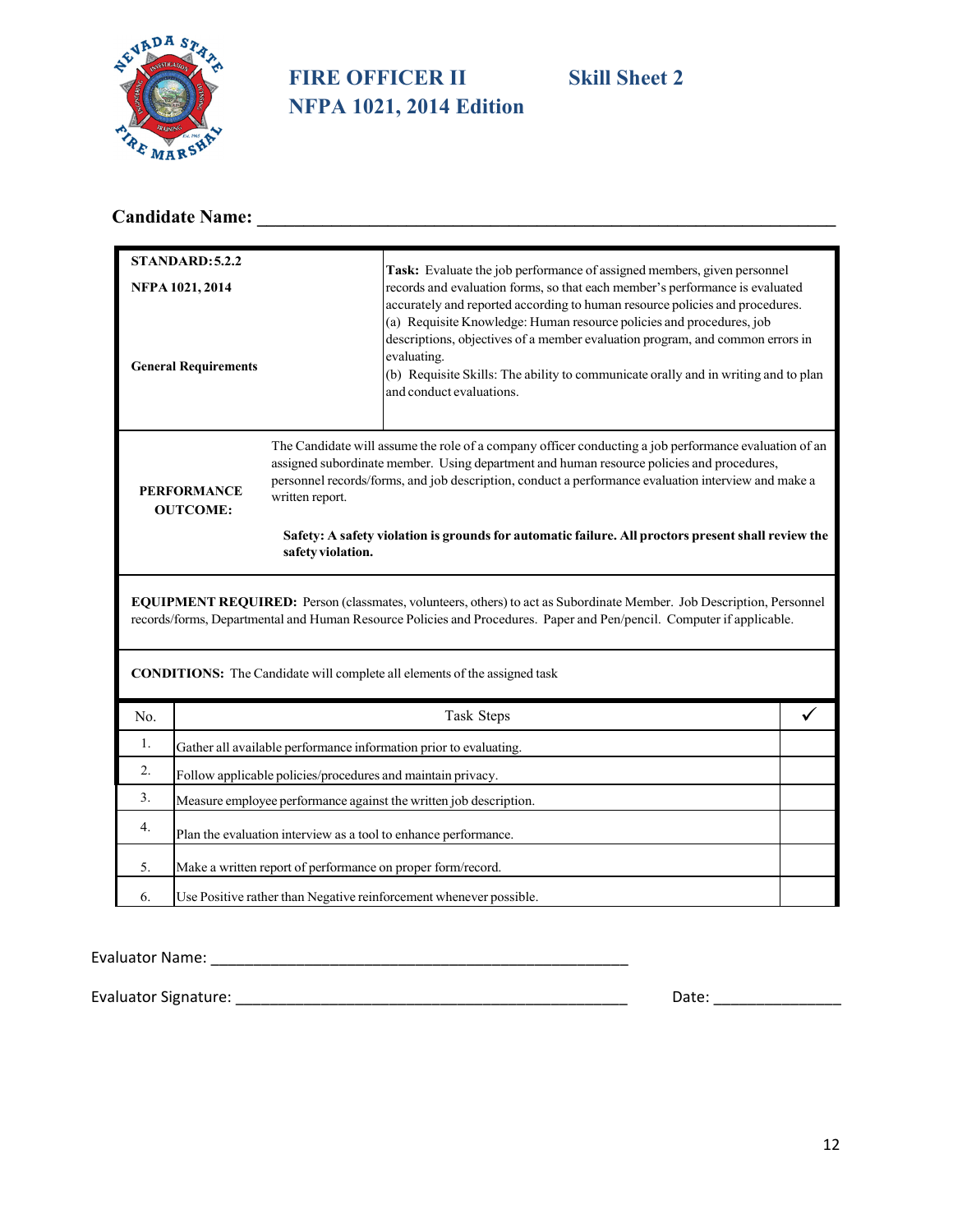

# **FIRE OFFICER II** Skill Sheet 3 **NFPA 1021, 2014 Edition**

# **Candidate Name: \_\_\_\_\_\_\_\_\_\_\_\_\_\_\_\_\_\_\_\_\_\_\_\_\_\_\_\_\_\_\_\_\_\_\_\_\_\_\_\_\_\_\_\_\_\_\_\_\_\_\_\_\_\_\_\_\_\_\_\_\_\_**

|     | STANDARD: 5.2.3                                                                                                                                                                                                             |                                                | Task: Create a professional development plan for a member of the organization,                                                                                                                                                                                                                                                                                                                                                                                                                                                          |   |
|-----|-----------------------------------------------------------------------------------------------------------------------------------------------------------------------------------------------------------------------------|------------------------------------------------|-----------------------------------------------------------------------------------------------------------------------------------------------------------------------------------------------------------------------------------------------------------------------------------------------------------------------------------------------------------------------------------------------------------------------------------------------------------------------------------------------------------------------------------------|---|
|     | NFPA 1021, 2014                                                                                                                                                                                                             |                                                | given the requirements for promotion, so that the individual acquires the necessary<br>knowledge, skills, and abilities to be eligible for the examination for the position.<br>(a) Requisite Knowledge: Development of a professional development guide,                                                                                                                                                                                                                                                                               |   |
|     | <b>General Requirements</b>                                                                                                                                                                                                 |                                                | including mentoring sessions and job shadowing.<br>(b) Requisite Skills: The ability to communicate orally and in writing.                                                                                                                                                                                                                                                                                                                                                                                                              |   |
|     | <b>PERFORMANCE</b><br><b>OUTCOME:</b>                                                                                                                                                                                       |                                                | The Candidate will create a written career development plan for a subordinate, which outlines the<br>necessary knowledge, skills, abilities, and certifications that must be obtain in order to become eligible<br>and prepared for a promotion (to Engineer, Lieutenant, etc.). The written career development plan shall<br>include timelines for meeting milestones, and shall set mentoring and job shadowing guidelines. The<br>written career development plan shall be presented to the subordinate, discussed, and implemented. |   |
|     |                                                                                                                                                                                                                             | safety violation.                              | Safety: A safety violation is grounds for automatic failure. All proctors present shall review the                                                                                                                                                                                                                                                                                                                                                                                                                                      |   |
|     | <b>EQUIPMENT REQUIRED:</b> Person (classmates, volunteers, others) to act as Subordinate Member. Job Description,<br>Departmental and Human Resource Policies and Procedures. Paper and Pen/pencil. Computer if applicable. |                                                |                                                                                                                                                                                                                                                                                                                                                                                                                                                                                                                                         |   |
|     |                                                                                                                                                                                                                             |                                                | <b>CONDITIONS:</b> The Candidate will complete all elements of the assigned task                                                                                                                                                                                                                                                                                                                                                                                                                                                        |   |
| No. |                                                                                                                                                                                                                             |                                                | Task Steps                                                                                                                                                                                                                                                                                                                                                                                                                                                                                                                              | ✓ |
| 1.  |                                                                                                                                                                                                                             |                                                | Gather information about the job requirements for the promotional position.                                                                                                                                                                                                                                                                                                                                                                                                                                                             |   |
| 2.  |                                                                                                                                                                                                                             |                                                | Determine, with the subordinate, future goals, plans, wishes, etc.                                                                                                                                                                                                                                                                                                                                                                                                                                                                      |   |
| 3.  |                                                                                                                                                                                                                             | Develop a written career development plan.     |                                                                                                                                                                                                                                                                                                                                                                                                                                                                                                                                         |   |
| 4.  | Plan includes timelines and milestones of development.                                                                                                                                                                      |                                                |                                                                                                                                                                                                                                                                                                                                                                                                                                                                                                                                         |   |
| 5.  | Establishes mentoring and job shadowing guidelines.                                                                                                                                                                         |                                                |                                                                                                                                                                                                                                                                                                                                                                                                                                                                                                                                         |   |
| 6.  | Present the written career development plan to the subordinate.                                                                                                                                                             |                                                |                                                                                                                                                                                                                                                                                                                                                                                                                                                                                                                                         |   |
| 7.  |                                                                                                                                                                                                                             | Implement the written career development plan. |                                                                                                                                                                                                                                                                                                                                                                                                                                                                                                                                         |   |
| 8.  |                                                                                                                                                                                                                             |                                                | The written career development plan is realistic, reflects the promotional prerequisites.                                                                                                                                                                                                                                                                                                                                                                                                                                               |   |

Evaluator Name: \_\_\_\_\_\_\_\_\_\_\_\_\_\_\_\_\_\_\_\_\_\_\_\_\_\_\_\_\_\_\_\_\_\_\_\_\_\_\_\_\_\_\_\_\_\_\_\_\_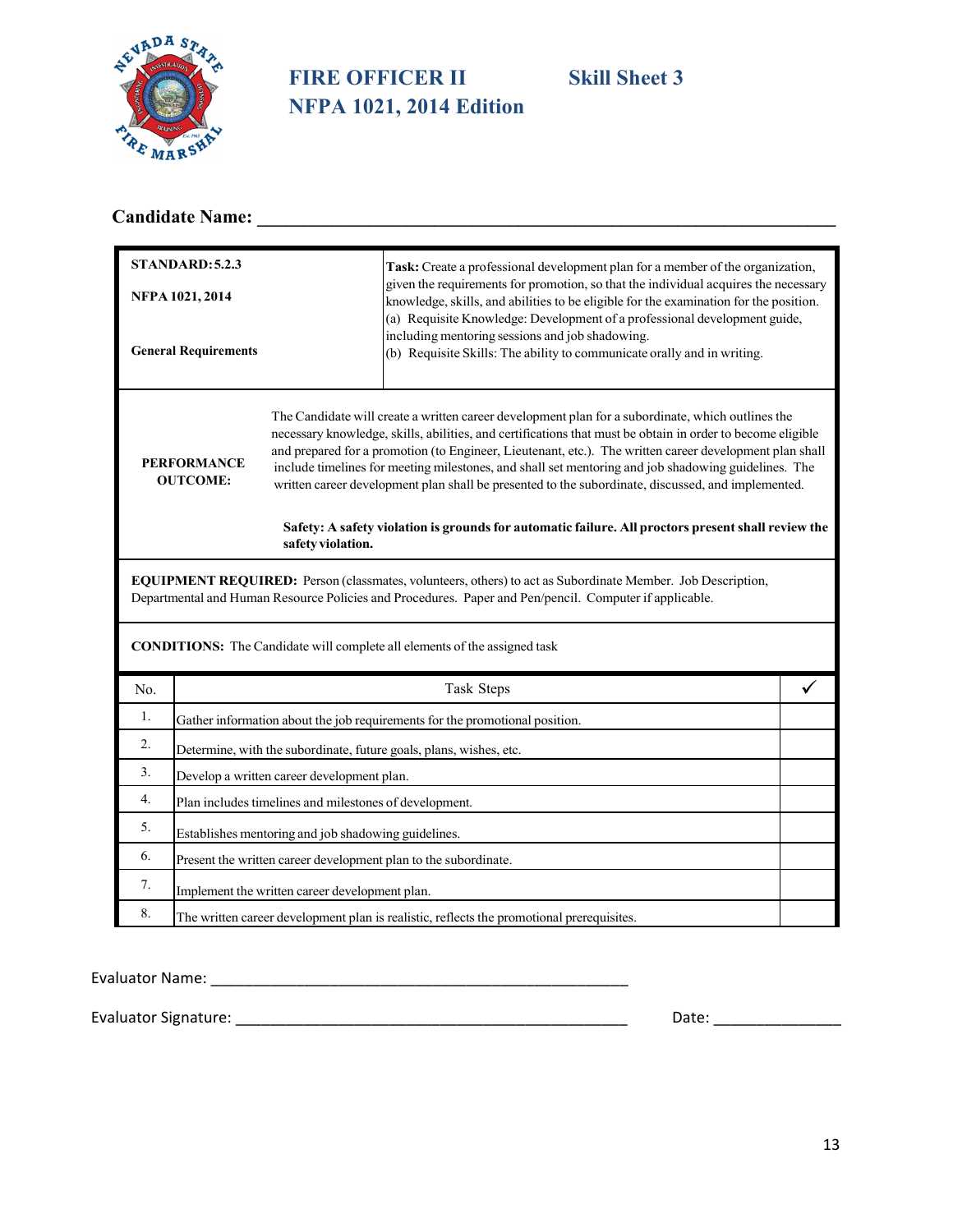

# **FIRE OFFICER II Skill Sheet 4 NFPA 1021, 2014 Edition**

# **Candidate Name: \_\_\_\_\_\_\_\_\_\_\_\_\_\_\_\_\_\_\_\_\_\_\_\_\_\_\_\_\_\_\_\_\_\_\_\_\_\_\_\_\_\_\_\_\_\_\_\_\_\_\_\_\_\_\_\_\_\_\_\_\_\_**

| STANDARD: 5.3.1                                |                                                                                                                                                                                                                                                                                                                                                                                                                                                                                      |                                                          |                                                                                                                                                                                                                                                                                                                                                                                                                                                                                                                     |  |
|------------------------------------------------|--------------------------------------------------------------------------------------------------------------------------------------------------------------------------------------------------------------------------------------------------------------------------------------------------------------------------------------------------------------------------------------------------------------------------------------------------------------------------------------|----------------------------------------------------------|---------------------------------------------------------------------------------------------------------------------------------------------------------------------------------------------------------------------------------------------------------------------------------------------------------------------------------------------------------------------------------------------------------------------------------------------------------------------------------------------------------------------|--|
| NFPA 1021, 2014<br><b>General Requirements</b> |                                                                                                                                                                                                                                                                                                                                                                                                                                                                                      |                                                          | Task: Explain the benefits to the organization of cooperating with allied<br>organizations, given a specific problem or issue in the community, so that the<br>purpose for establishing external agency relationships is clearly explained.<br>(a) Requisite Knowledge: Understanding of the agency mission and goals, and the<br>type and functions of external agencies in the community.<br>(b) Requisite Skills: The ability to develop interpersonal relationships through<br>oral and written communications. |  |
|                                                | The Candidate shall develop a written proposal to implement an interagency program with an allied<br>organization that identifies and addresses a specific problem or issue within the community, and how it<br><b>PERFORMANCE</b><br>affects the missions and goals of both agencies. The plan shall be presented to senior officers.<br><b>OUTCOME:</b><br>Safety: A safety violation is grounds for automatic failure. All proctors present shall review the<br>safety violation. |                                                          |                                                                                                                                                                                                                                                                                                                                                                                                                                                                                                                     |  |
|                                                | EQUIPMENT REQUIRED: The Candidate will utilize an AHJ specific issue that is provided to them by the training officer or<br>senior officer. Paper and Pen/pencil. Computer if applicable.                                                                                                                                                                                                                                                                                            |                                                          |                                                                                                                                                                                                                                                                                                                                                                                                                                                                                                                     |  |
|                                                |                                                                                                                                                                                                                                                                                                                                                                                                                                                                                      |                                                          | <b>CONDITIONS:</b> The Candidate will complete all elements of the assigned task                                                                                                                                                                                                                                                                                                                                                                                                                                    |  |
| No.                                            |                                                                                                                                                                                                                                                                                                                                                                                                                                                                                      |                                                          | Task Steps                                                                                                                                                                                                                                                                                                                                                                                                                                                                                                          |  |
| 1.                                             |                                                                                                                                                                                                                                                                                                                                                                                                                                                                                      | Use effective problem-solving methods.                   |                                                                                                                                                                                                                                                                                                                                                                                                                                                                                                                     |  |
| 2.                                             |                                                                                                                                                                                                                                                                                                                                                                                                                                                                                      | Establish the need for an interagency program.           |                                                                                                                                                                                                                                                                                                                                                                                                                                                                                                                     |  |
| 3.                                             |                                                                                                                                                                                                                                                                                                                                                                                                                                                                                      |                                                          | Create a written proposal outlining the issue and the benefits involved.                                                                                                                                                                                                                                                                                                                                                                                                                                            |  |
| 4.                                             |                                                                                                                                                                                                                                                                                                                                                                                                                                                                                      | Utilize effective format for proposal writing.           |                                                                                                                                                                                                                                                                                                                                                                                                                                                                                                                     |  |
| 5.                                             |                                                                                                                                                                                                                                                                                                                                                                                                                                                                                      | Effectively presents the proposal to senior officers.    |                                                                                                                                                                                                                                                                                                                                                                                                                                                                                                                     |  |
| 6.                                             |                                                                                                                                                                                                                                                                                                                                                                                                                                                                                      | Describe the costs and benefits of the proposed program. |                                                                                                                                                                                                                                                                                                                                                                                                                                                                                                                     |  |

Evaluator Name: \_\_\_\_\_\_\_\_\_\_\_\_\_\_\_\_\_\_\_\_\_\_\_\_\_\_\_\_\_\_\_\_\_\_\_\_\_\_\_\_\_\_\_\_\_\_\_\_\_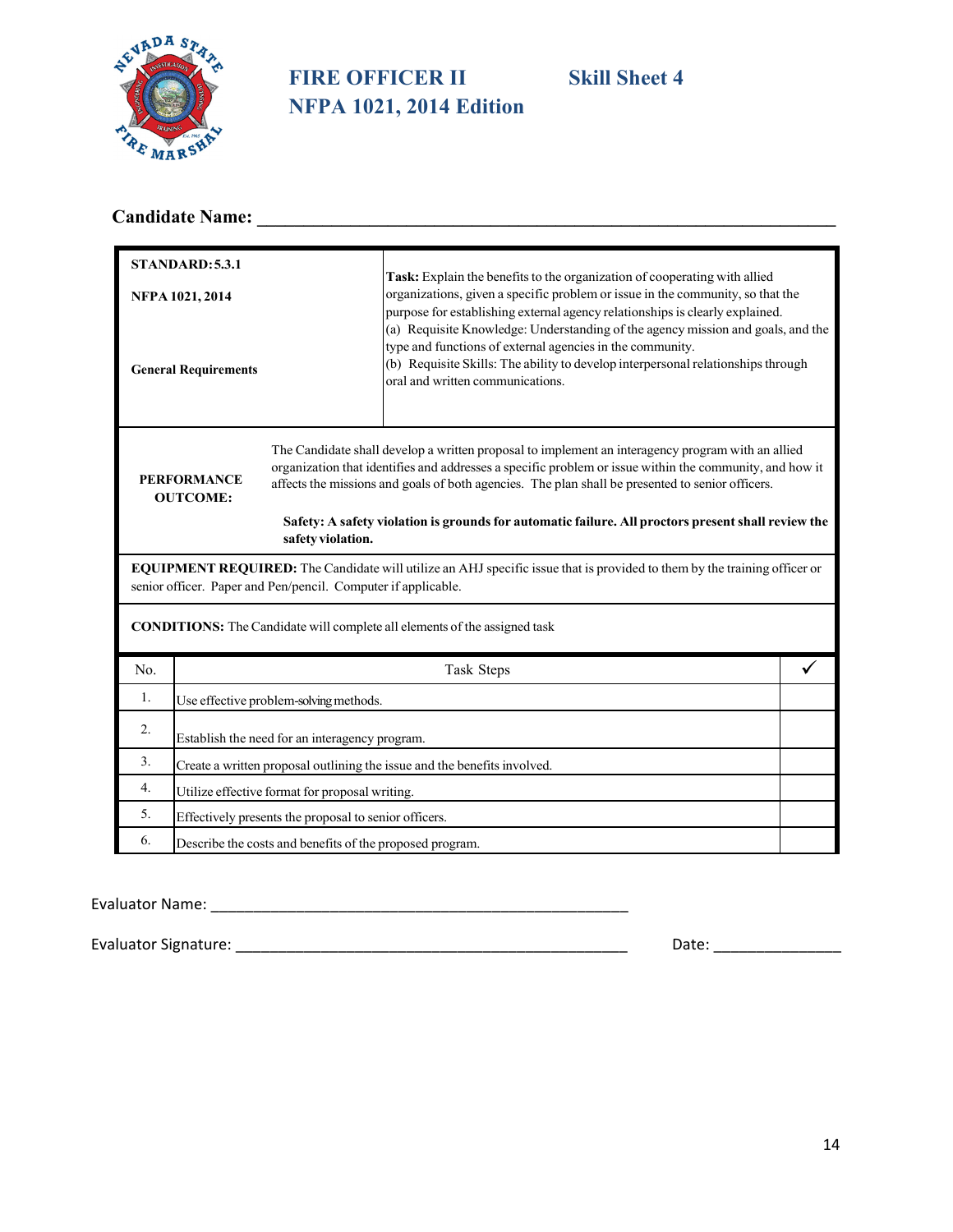

# **FIRE OFFICER II** Skill Sheet 5 **NFPA 1021, 2014 Edition**

# **Candidate Name: \_\_\_\_\_\_\_\_\_\_\_\_\_\_\_\_\_\_\_\_\_\_\_\_\_\_\_\_\_\_\_\_\_\_\_\_\_\_\_\_\_\_\_\_\_\_\_\_\_\_\_\_\_\_\_\_\_\_\_\_\_\_**

|                                       | STANDARD: 5.4.1 |                                                           |                                                                                                                                                                                                                                     |  |  |
|---------------------------------------|-----------------|-----------------------------------------------------------|-------------------------------------------------------------------------------------------------------------------------------------------------------------------------------------------------------------------------------------|--|--|
|                                       | NFPA 1021, 2014 |                                                           | Task: Develop a policy or procedure, given an assignment, so that the<br>recommended policy or procedure identifies the problem and proposes a solution.                                                                            |  |  |
| <b>General Requirements</b>           |                 |                                                           | (a) Requisite Knowledge: Policies and procedures and problem identification<br>(b) Requisite Skills: The ability to communicate in writing and to solve problems.                                                                   |  |  |
| <b>PERFORMANCE</b><br><b>OUTCOME:</b> |                 |                                                           | The Candidate will create a written document containing a recommendation to senior<br>officer(s). Given an existing problem, propose a change to a policy or procedure in<br>accordance with departmental goals to solve a problem. |  |  |
|                                       |                 | safety violation.                                         | Safety: A safety violation is grounds for automatic failure. All proctors present shall review the                                                                                                                                  |  |  |
|                                       |                 |                                                           | <b>EQUIPMENT REQUIRED:</b> Description of Existing Problem. Paper, Pen/pencil, Computer if applicable.                                                                                                                              |  |  |
|                                       |                 |                                                           | <b>CONDITIONS:</b> The Candidate will complete all elements of the assigned task.                                                                                                                                                   |  |  |
| N <sub>0</sub>                        |                 |                                                           | Task Steps                                                                                                                                                                                                                          |  |  |
| 1.                                    |                 | Use effective problem-solving methods.                    |                                                                                                                                                                                                                                     |  |  |
| 2.                                    |                 | Make a written proposal to senior officer(s).             |                                                                                                                                                                                                                                     |  |  |
| 3.                                    |                 | Establish the need for policy or procedure.               |                                                                                                                                                                                                                                     |  |  |
| $\overline{4}$ .                      |                 | Direct the written proposal to the appropriate person(s). |                                                                                                                                                                                                                                     |  |  |
| 5.                                    |                 | Utilize effective format for proposal writing.            |                                                                                                                                                                                                                                     |  |  |
| 6.                                    |                 | Describes cost and benefits of proposed change.           |                                                                                                                                                                                                                                     |  |  |

#### Evaluator Name: \_\_\_\_\_\_\_\_\_\_\_\_\_\_\_\_\_\_\_\_\_\_\_\_\_\_\_\_\_\_\_\_\_\_\_\_\_\_\_\_\_\_\_\_\_\_\_\_\_

|  | <b>Evaluator Signature</b> |  |
|--|----------------------------|--|
|  |                            |  |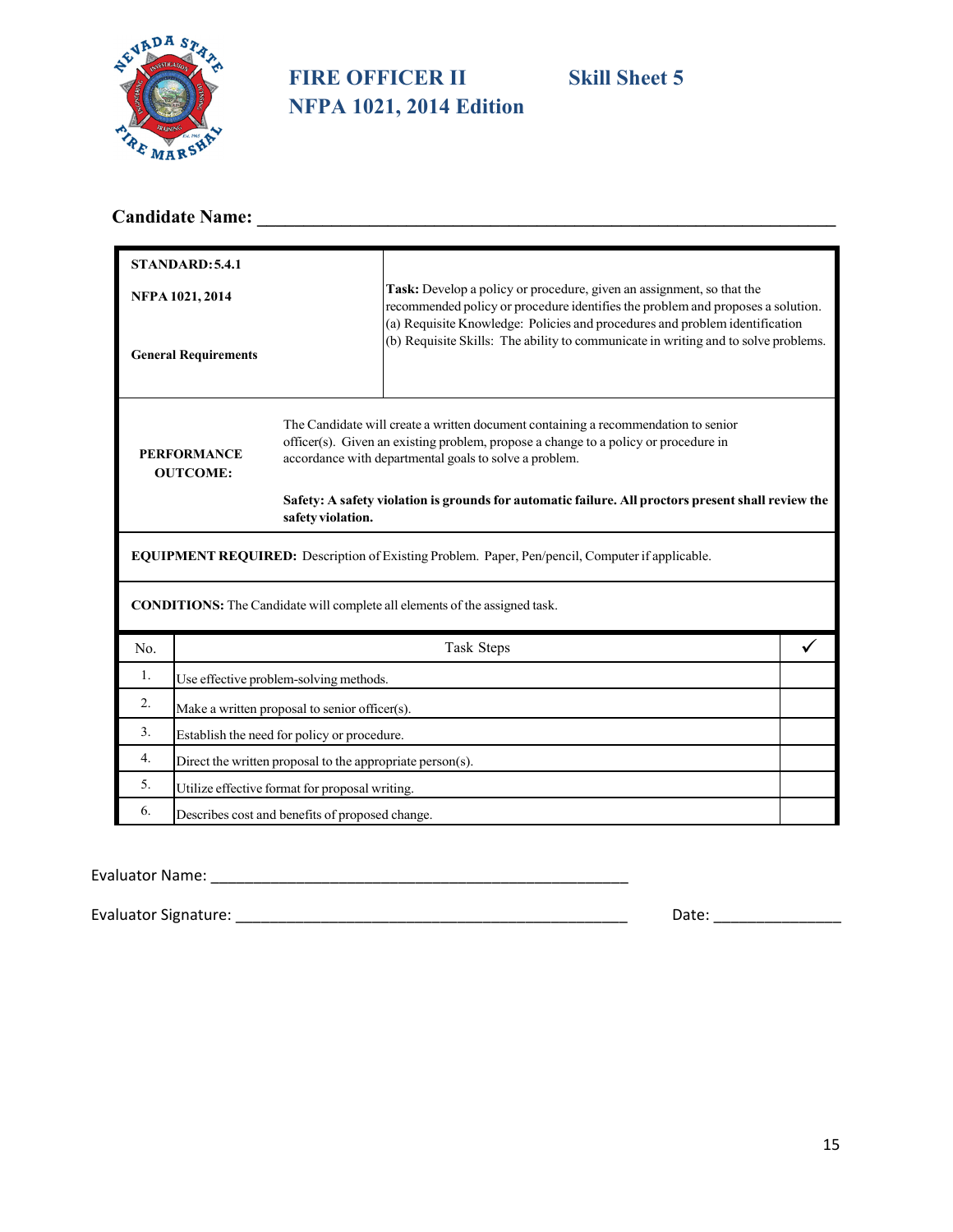

# **FIRE OFFICER II** Skill Sheet 6 **NFPA 1021, 2014 Edition**

# **Candidate Name: \_\_\_\_\_\_\_\_\_\_\_\_\_\_\_\_\_\_\_\_\_\_\_\_\_\_\_\_\_\_\_\_\_\_\_\_\_\_\_\_\_\_\_\_\_\_\_\_\_\_\_\_\_\_\_\_\_\_\_\_\_\_**

|                             | <b>STANDARD: 5.4.2</b>                |                                                             | Task: Develop a project or divisional budget, given schedules and guidelines<br>concerning its preparation, so that capital, operating, and personnel costs are                                                                                                                                                                                      |  |
|-----------------------------|---------------------------------------|-------------------------------------------------------------|------------------------------------------------------------------------------------------------------------------------------------------------------------------------------------------------------------------------------------------------------------------------------------------------------------------------------------------------------|--|
|                             | NFPA 1021, 2014                       |                                                             | determined and justified.                                                                                                                                                                                                                                                                                                                            |  |
| <b>General Requirements</b> |                                       |                                                             | (a) Requisite Knowledge: The supplies and equipment necessary for ongoing or<br>new projects, repairs to existing facilities, new equipment, apparatus maintenance,<br>personnel costs, appropriate budgeting system.<br>(b) Requisite Skills: The ability to allocate finances, to relate interpersonally, to<br>communicate orally and in writing. |  |
|                             | <b>PERFORMANCE</b><br><b>OUTCOME:</b> | develop the project budget.<br>safety violation.            | The Candidate will prepare a budget in the proper format and accompanied by supporting data for a<br>department project. Candidate will use department records, policies, procedures or guidelines to<br>Safety: A safety violation is grounds for automatic failure. All proctors present shall review the                                          |  |
|                             |                                       | and procedures. Reference data to be gathered by Candidate. | <b>EQUIPMENT REQUIRED:</b> Pen/pencil, computer if applicable. Budget forms and potential revenue sources. Budget policies                                                                                                                                                                                                                           |  |
|                             |                                       |                                                             | <b>CONDITIONS:</b> The candidate will complete all elements of the assigned task.                                                                                                                                                                                                                                                                    |  |
| N <sub>0</sub>              |                                       |                                                             | Task Steps                                                                                                                                                                                                                                                                                                                                           |  |
| 1.                          |                                       | Make a written budget proposal for the appropriate person.  |                                                                                                                                                                                                                                                                                                                                                      |  |
| 2.                          |                                       |                                                             | Allocate and account for all capital, operating, and personnel costs.                                                                                                                                                                                                                                                                                |  |
| 3.                          |                                       | Use the correct type of budget for the project/department.  |                                                                                                                                                                                                                                                                                                                                                      |  |
| 4.                          |                                       | Justify the budget, cost vs. benefit.                       |                                                                                                                                                                                                                                                                                                                                                      |  |
| 5.                          |                                       | Utilize clear and concise written communication.            |                                                                                                                                                                                                                                                                                                                                                      |  |
| 6.                          |                                       | Follow the department's policies, procedures or guidelines. |                                                                                                                                                                                                                                                                                                                                                      |  |

Evaluator Name: \_\_\_\_\_\_\_\_\_\_\_\_\_\_\_\_\_\_\_\_\_\_\_\_\_\_\_\_\_\_\_\_\_\_\_\_\_\_\_\_\_\_\_\_\_\_\_\_\_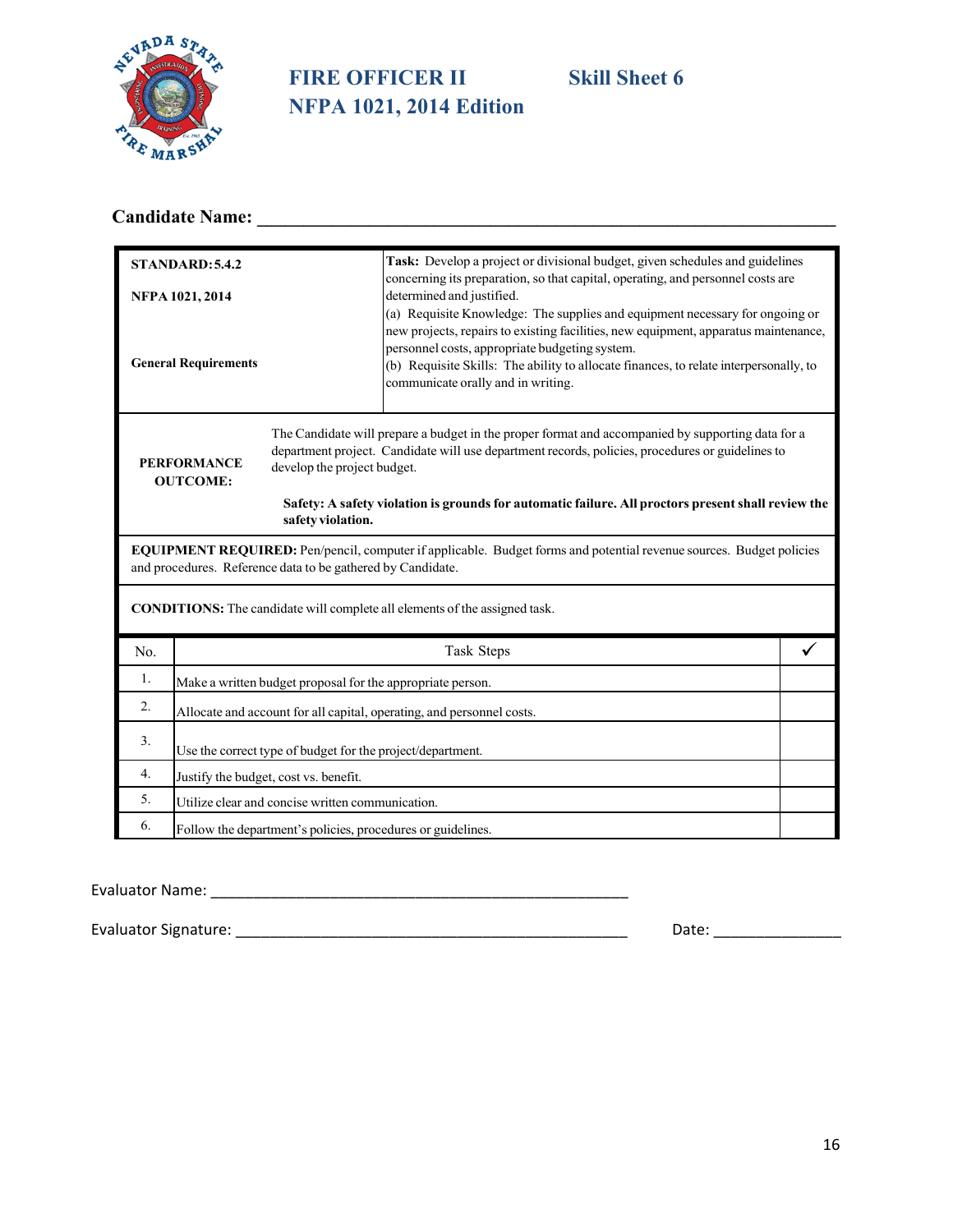

# **FIRE OFFICER II Skill Sheet 7 NFPA 1021, 2014 Edition**

# **Candidate Name: \_\_\_\_\_\_\_\_\_\_\_\_\_\_\_\_\_\_\_\_\_\_\_\_\_\_\_\_\_\_\_\_\_\_\_\_\_\_\_\_\_\_\_\_\_\_\_\_\_\_\_\_\_\_\_\_\_\_\_\_\_\_**

|                                                | STANDARD: 5.4.3                                                                                                                                                        |                                                             | Task: Describe the process of purchasing, including soliciting and awarding bids,                                                                                                                                                                                                                                 |  |  |
|------------------------------------------------|------------------------------------------------------------------------------------------------------------------------------------------------------------------------|-------------------------------------------------------------|-------------------------------------------------------------------------------------------------------------------------------------------------------------------------------------------------------------------------------------------------------------------------------------------------------------------|--|--|
| NFPA 1021, 2014<br><b>General Requirements</b> |                                                                                                                                                                        |                                                             | given established specifications, in order to ensure competitive bidding so that the                                                                                                                                                                                                                              |  |  |
|                                                |                                                                                                                                                                        |                                                             | needs of the organization are met within the applicable federal, state/provincial,<br>and local laws and regulations.<br>(a) Requisite Knowledge: Purchasing laws, policies, and procedures.<br>(b) Requisite Skills: The ability to use evaluative methods and to communicate<br>orally and in writing.          |  |  |
|                                                | <b>PERFORMANCE</b><br><b>OUTCOME:</b>                                                                                                                                  | used and entire process is documented.<br>safety violation. | The candidate will describe the process of purchasing, including soliciting and awarding bids, for a<br>predetermined product with established specifications. Candidate will ensure competitive bidding is<br>Safety: A safety violation is grounds for automatic failure. All proctors present shall review the |  |  |
|                                                | <b>EQUIPMENT REQUIRED:</b> Pen/pencil, computer if applicable. Purchasing forms and purchasing policies and procedures.<br>Reference data to be gathered by Candidate. |                                                             |                                                                                                                                                                                                                                                                                                                   |  |  |
|                                                |                                                                                                                                                                        |                                                             | <b>CONDITIONS:</b> The Candidate will complete all elements of the assigned task.                                                                                                                                                                                                                                 |  |  |
| No.                                            |                                                                                                                                                                        |                                                             | Task Steps                                                                                                                                                                                                                                                                                                        |  |  |
| 1.                                             |                                                                                                                                                                        | Gather all applicable information before beginning.         |                                                                                                                                                                                                                                                                                                                   |  |  |
| 2.                                             |                                                                                                                                                                        |                                                             | Describe the process of soliciting for bids both verbally and in writing.                                                                                                                                                                                                                                         |  |  |
| 3.                                             |                                                                                                                                                                        |                                                             | Describe the process of awarding bids both verbally and in writing.                                                                                                                                                                                                                                               |  |  |
| 4.                                             |                                                                                                                                                                        |                                                             | Describe the process of purchasing both verbally and in writing.                                                                                                                                                                                                                                                  |  |  |
| 5                                              |                                                                                                                                                                        | Ensure competitive bidding is utilized.                     |                                                                                                                                                                                                                                                                                                                   |  |  |
| 6.                                             |                                                                                                                                                                        | Utilize clear and concise written communication.            |                                                                                                                                                                                                                                                                                                                   |  |  |

Evaluator Name: \_\_\_\_\_\_\_\_\_\_\_\_\_\_\_\_\_\_\_\_\_\_\_\_\_\_\_\_\_\_\_\_\_\_\_\_\_\_\_\_\_\_\_\_\_\_\_\_\_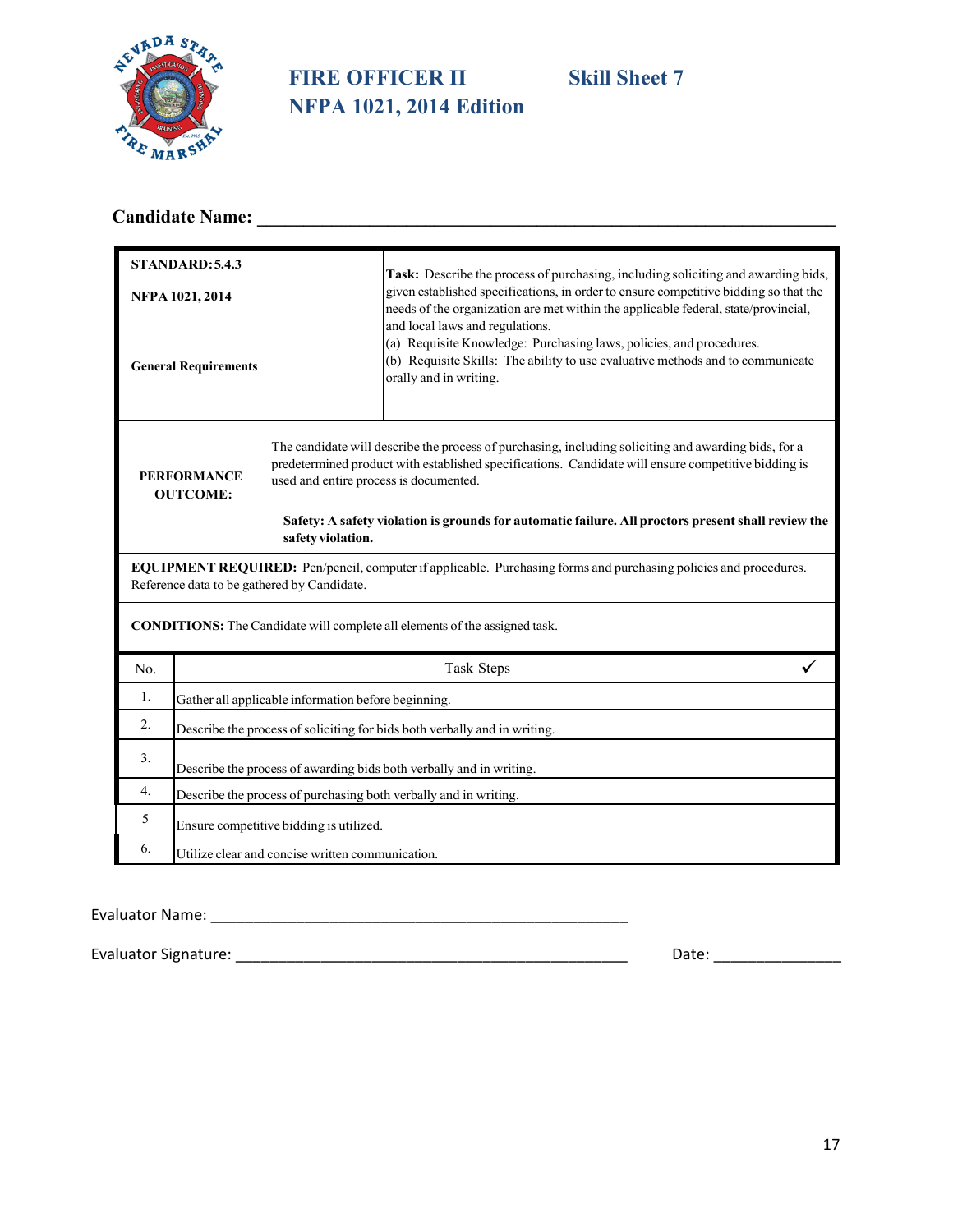

# **FIRE OFFICER II** Skill Sheet 8 **NFPA 1021, 2014 Edition**

# **Candidate Name: \_\_\_\_\_\_\_\_\_\_\_\_\_\_\_\_\_\_\_\_\_\_\_\_\_\_\_\_\_\_\_\_\_\_\_\_\_\_\_\_\_\_\_\_\_\_\_\_\_\_\_\_\_\_\_\_\_\_\_\_\_\_**

| <b>STANDARD: 5.4.4</b>                                                                                                                     |                                                                                                                     | Task: Prepare a news release, given an event or topic, so that the information is<br>accurate and formatted correctly.                                              |              |  |
|--------------------------------------------------------------------------------------------------------------------------------------------|---------------------------------------------------------------------------------------------------------------------|---------------------------------------------------------------------------------------------------------------------------------------------------------------------|--------------|--|
| NFPA 1021, 2014                                                                                                                            | (a) Requisite Knowledge. Policies and procedures and the format used for news                                       |                                                                                                                                                                     |              |  |
|                                                                                                                                            | releases.<br>(b) Requisite Skills. The ability to communicate orally and in writing.<br><b>General Requirements</b> |                                                                                                                                                                     |              |  |
| <b>PERFORMANCE</b>                                                                                                                         |                                                                                                                     | The Candidate will prepare a news release for a specific even or topic. Candidate will utilize proper<br>format and communicate the message clearly and accurately. |              |  |
| <b>OUTCOME:</b><br>Safety: A safety violation is grounds for automatic failure. All proctors present shall review the<br>safety violation. |                                                                                                                     |                                                                                                                                                                     |              |  |
| <b>EQUIPMENT REQUIRED:</b> News release policies and procedures. Event or topic. Pen/pencil and paper, computer if<br>applicable.          |                                                                                                                     |                                                                                                                                                                     |              |  |
|                                                                                                                                            |                                                                                                                     | <b>CONDITIONS:</b> The Candidate will complete all elements of the assigned task.                                                                                   |              |  |
| No.                                                                                                                                        |                                                                                                                     | Task Steps                                                                                                                                                          | <b>AIAIA</b> |  |
| 1.<br>Create a written news release.                                                                                                       |                                                                                                                     |                                                                                                                                                                     |              |  |
| 2.                                                                                                                                         | Gather all applicable information before beginning.                                                                 |                                                                                                                                                                     |              |  |
| 3.                                                                                                                                         | Utilize proper news release format.                                                                                 |                                                                                                                                                                     |              |  |
| 4.                                                                                                                                         | Obey applicable policies and procedures.                                                                            |                                                                                                                                                                     |              |  |
| 5                                                                                                                                          | Communicate effectively in writing.                                                                                 |                                                                                                                                                                     |              |  |
| 6.                                                                                                                                         | Produce and deliver a clear and effective message.                                                                  |                                                                                                                                                                     |              |  |

Evaluator Name: \_\_\_\_\_\_\_\_\_\_\_\_\_\_\_\_\_\_\_\_\_\_\_\_\_\_\_\_\_\_\_\_\_\_\_\_\_\_\_\_\_\_\_\_\_\_\_\_\_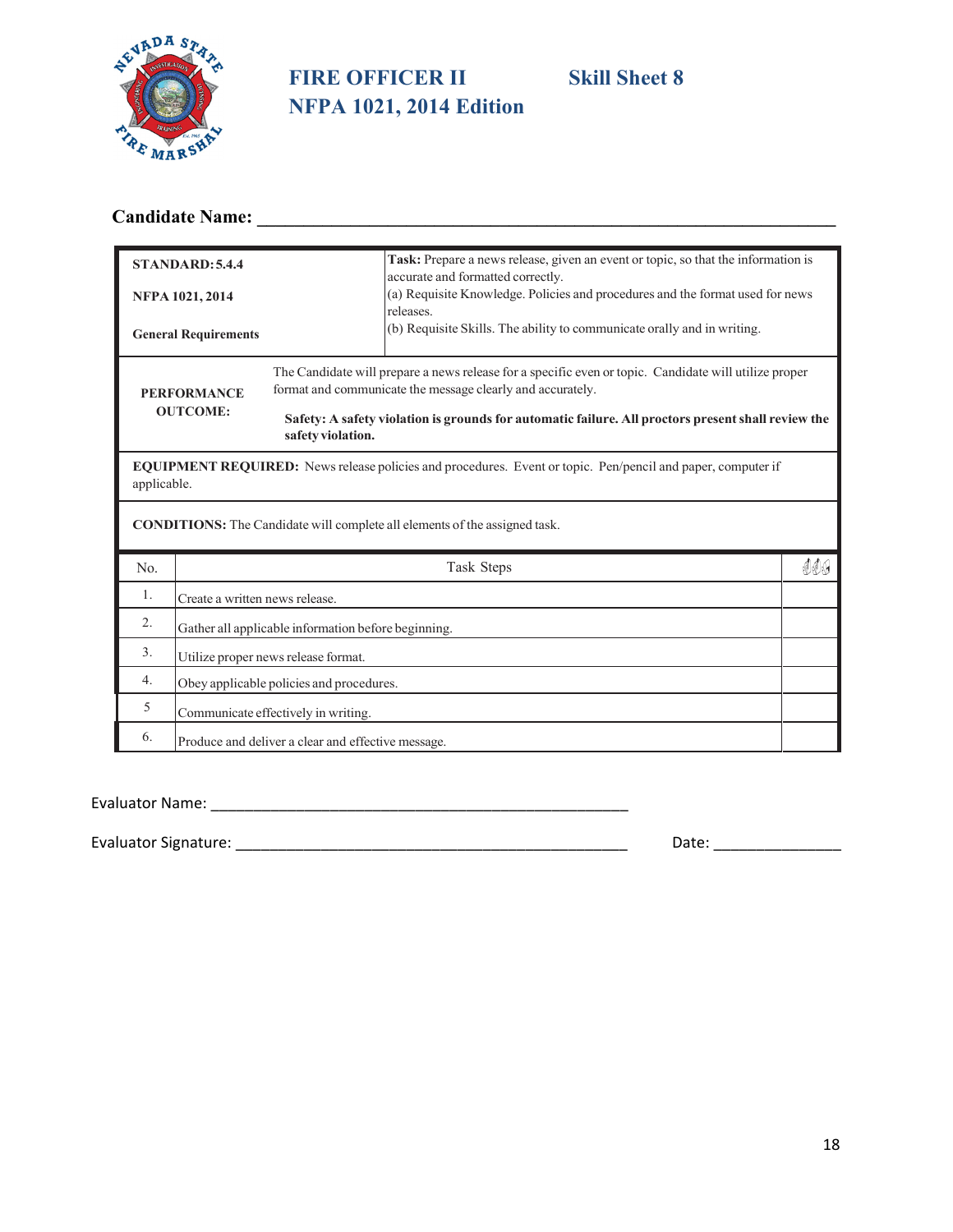

# **FIRE OFFICER II** Skill Sheet 9 **NFPA 1021, 2014 Edition**

# **Candidate Name: \_\_\_\_\_\_\_\_\_\_\_\_\_\_\_\_\_\_\_\_\_\_\_\_\_\_\_\_\_\_\_\_\_\_\_\_\_\_\_\_\_\_\_\_\_\_\_\_\_\_\_\_\_\_\_\_\_\_\_\_\_\_**

| STANDARD: 5.4.5<br>NFPA 1021, 2014<br><b>General Requirements</b> |                                                                                                                                                                                                                 |                                                            | Task: Prepare a concise report for transmittal to a supervisor, given fire<br>department record(s) and a specific request for details such as trends, variances, or<br>other related topics so that the information required for the AHJ is accurate and<br>documented.<br>(a) Requisite Knowledge. The data processing system.<br>(b) Requisite Skills. The ability to communicate in writing and to interpret data. |  |
|-------------------------------------------------------------------|-----------------------------------------------------------------------------------------------------------------------------------------------------------------------------------------------------------------|------------------------------------------------------------|-----------------------------------------------------------------------------------------------------------------------------------------------------------------------------------------------------------------------------------------------------------------------------------------------------------------------------------------------------------------------------------------------------------------------|--|
| <b>PERFORMANCE</b><br><b>OUTCOME:</b><br>safety violation.        |                                                                                                                                                                                                                 |                                                            | The Candidate will answer a specific request for information regarding trends, variances,<br>or other related topics from a supervisor. Candidate will use department records from<br>which to gather information to create a written report to transmit to the Supervisor.<br>Safety: A safety violation is grounds for automatic failure. All proctors present shall review the                                     |  |
|                                                                   | <b>EQUIPMENT REQUIRED:</b> Specific request for information from a supervisor. Fire department records, information<br>management system, or data processing system. Paper, pen/pencil, computer if applicable. |                                                            |                                                                                                                                                                                                                                                                                                                                                                                                                       |  |
|                                                                   |                                                                                                                                                                                                                 |                                                            | <b>CONDITIONS:</b> The Candidate will complete all elements of the assigned task.                                                                                                                                                                                                                                                                                                                                     |  |
| No.                                                               |                                                                                                                                                                                                                 |                                                            | Task Steps                                                                                                                                                                                                                                                                                                                                                                                                            |  |
| 1.                                                                |                                                                                                                                                                                                                 | Create a written report for transmittal to the supervisor. |                                                                                                                                                                                                                                                                                                                                                                                                                       |  |
| 2.                                                                |                                                                                                                                                                                                                 | Directly answer the specific request for information.      |                                                                                                                                                                                                                                                                                                                                                                                                                       |  |
| 3.                                                                | Use an appropriate report format.                                                                                                                                                                               |                                                            |                                                                                                                                                                                                                                                                                                                                                                                                                       |  |
| 4.                                                                | Utilize clear and concise written communication.                                                                                                                                                                |                                                            |                                                                                                                                                                                                                                                                                                                                                                                                                       |  |
| 5                                                                 | Properly access reference data.                                                                                                                                                                                 |                                                            |                                                                                                                                                                                                                                                                                                                                                                                                                       |  |
| 6.                                                                |                                                                                                                                                                                                                 | Correctly analyze and interpret reference data.            |                                                                                                                                                                                                                                                                                                                                                                                                                       |  |

Evaluator Name: \_\_\_\_\_\_\_\_\_\_\_\_\_\_\_\_\_\_\_\_\_\_\_\_\_\_\_\_\_\_\_\_\_\_\_\_\_\_\_\_\_\_\_\_\_\_\_\_\_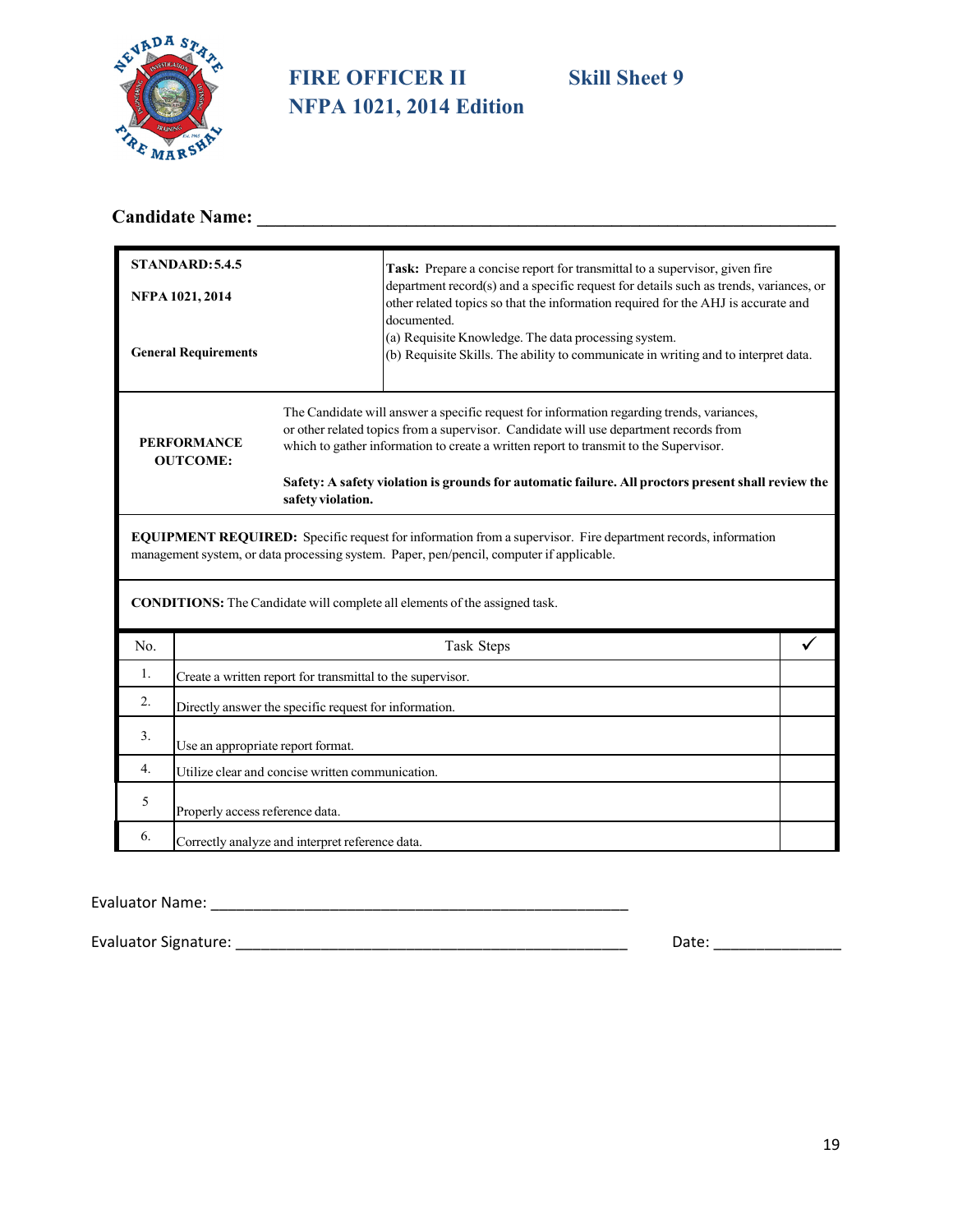

# **FIRE OFFICER II Skill Sheet 10 NFPA 1021, 2014 Edition**

# **Candidate Name: \_\_\_\_\_\_\_\_\_\_\_\_\_\_\_\_\_\_\_\_\_\_\_\_\_\_\_\_\_\_\_\_\_\_\_\_\_\_\_\_\_\_\_\_\_\_\_\_\_\_\_\_\_\_\_\_\_\_\_\_\_\_**

| STANDARD: 5.4.6             |                                                                                                                                                                                       |                                                         | Task: Develop a plan to accomplish change in the organization, given an agency's                                                                                                                                                                                                                                     |  |  |
|-----------------------------|---------------------------------------------------------------------------------------------------------------------------------------------------------------------------------------|---------------------------------------------------------|----------------------------------------------------------------------------------------------------------------------------------------------------------------------------------------------------------------------------------------------------------------------------------------------------------------------|--|--|
|                             | NFPA 1021, 2014                                                                                                                                                                       |                                                         | change of policy or procedures, so that the effective change is implemented in a<br>positive manner.                                                                                                                                                                                                                 |  |  |
| <b>General Requirements</b> |                                                                                                                                                                                       |                                                         | (a) Requisite Knowledge: Planning and implementing change.<br>(b) Requisite Skills: The ability to clearly communicate orally and in writing.                                                                                                                                                                        |  |  |
|                             | <b>PERFORMANCE</b><br><b>OUTCOME:</b>                                                                                                                                                 | as possible.<br>safety violation.                       | Given a newly approved policy, SOP, or procedure, the Candidate shall plan and implement the change<br>within the agency. The change will reflect the intent of management and have the least intrusive impact<br>Safety: A safety violation is grounds for automatic failure. All proctors present shall review the |  |  |
|                             | <b>EQUIPMENT REQUIRED:</b> The Candidate will be provided a new policy, SOP, or procedure by the training officer or senior<br>officer. Paper and Pen/pencil. Computer if applicable. |                                                         |                                                                                                                                                                                                                                                                                                                      |  |  |
|                             |                                                                                                                                                                                       |                                                         | <b>CONDITIONS:</b> The Candidate will complete all elements of the assigned task                                                                                                                                                                                                                                     |  |  |
| No.                         |                                                                                                                                                                                       |                                                         | Task Steps                                                                                                                                                                                                                                                                                                           |  |  |
| 1.                          |                                                                                                                                                                                       | Gather all applicable information.                      |                                                                                                                                                                                                                                                                                                                      |  |  |
| 2.                          |                                                                                                                                                                                       | Create a written plan for implementation of the change. |                                                                                                                                                                                                                                                                                                                      |  |  |
| 3.                          | Disseminate and reinforce the need for the change to applicable personnel.                                                                                                            |                                                         |                                                                                                                                                                                                                                                                                                                      |  |  |
| 4.                          | Implement the change.                                                                                                                                                                 |                                                         |                                                                                                                                                                                                                                                                                                                      |  |  |
| 5.                          |                                                                                                                                                                                       |                                                         | Training and documentation of acknowledgment by all affected personnel.                                                                                                                                                                                                                                              |  |  |
| 6.                          | Followed agency procedures.                                                                                                                                                           |                                                         |                                                                                                                                                                                                                                                                                                                      |  |  |

#### Evaluator Name: \_\_\_\_\_\_\_\_\_\_\_\_\_\_\_\_\_\_\_\_\_\_\_\_\_\_\_\_\_\_\_\_\_\_\_\_\_\_\_\_\_\_\_\_\_\_\_\_\_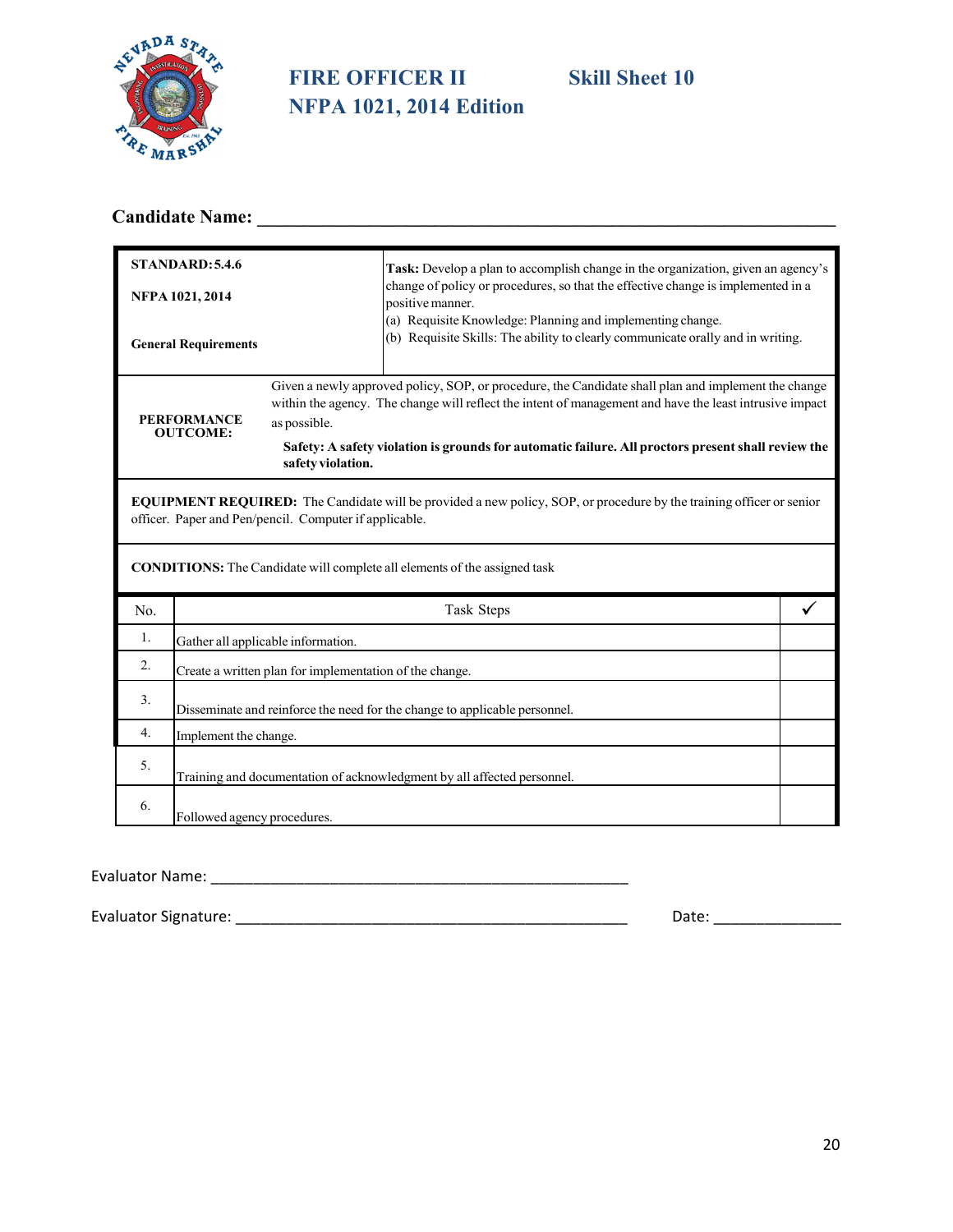

# **FIRE OFFICER II Skill Sheet 11 NFPA 1021, 2014 Edition**

# **Candidate Name: \_\_\_\_\_\_\_\_\_\_\_\_\_\_\_\_\_\_\_\_\_\_\_\_\_\_\_\_\_\_\_\_\_\_\_\_\_\_\_\_\_\_\_\_\_\_\_\_\_\_\_\_\_\_\_\_\_\_\_\_\_\_**

| <b>STANDARD: 5.5.1</b>                |                                                                                                                                                                                                                                                                             |                       |                                                                                                                                                                                                                                                                                                                                                                                                                                                                |  |  |
|---------------------------------------|-----------------------------------------------------------------------------------------------------------------------------------------------------------------------------------------------------------------------------------------------------------------------------|-----------------------|----------------------------------------------------------------------------------------------------------------------------------------------------------------------------------------------------------------------------------------------------------------------------------------------------------------------------------------------------------------------------------------------------------------------------------------------------------------|--|--|
| NFPA 1021, 2014                       |                                                                                                                                                                                                                                                                             |                       | <b>Task:</b> Determine the point of origin and preliminary cause of a fire, given a fire<br>scene, photographs, diagrams, pertinent data and/or sketches, to determine if                                                                                                                                                                                                                                                                                      |  |  |
| <b>General Requirements</b>           |                                                                                                                                                                                                                                                                             |                       | arson is suspected so that law enforcement action is taken.<br>(A) Requisite Knowledge. Methods used by arsonists, common causes of fire,<br>basic cause and origin determination, fire growth and development, and<br>documentation of preliminary fire investigative procedures.<br>(B) Requisite Skills. The ability to communicate orally and in writing and to<br>apply knowledge using deductive skills.                                                 |  |  |
| <b>PERFORMANCE</b><br><b>OUTCOME:</b> |                                                                                                                                                                                                                                                                             | the safety violation. | The candidate will be given a real or simulated fire incident scene. The candidate will<br>determine the point of origin and identify a preliminary fire cause, using photographs,<br>diagrams, pertinent data and/or sketches. Candidate will determine if arson is suspected.<br>Candidate will document preliminary investigation procedures and results.<br>Safety: A safety violation is grounds for automatic failure. All proctors present shall review |  |  |
|                                       | EQUIPMENT REQUIRED: Real or simulated fire incident scene with materials necessary to create the proper environment.<br>Applicable reports or witness statement forms. Photographs, diagrams, pertinent data and/or sketches. Paper, pen/pencil,<br>computer if applicable. |                       |                                                                                                                                                                                                                                                                                                                                                                                                                                                                |  |  |
|                                       | <b>CONDITIONS:</b> The candidate will complete all elements of the assigned task.                                                                                                                                                                                           |                       |                                                                                                                                                                                                                                                                                                                                                                                                                                                                |  |  |
| No.                                   |                                                                                                                                                                                                                                                                             |                       | <b>Task Steps</b>                                                                                                                                                                                                                                                                                                                                                                                                                                              |  |  |
| 1.                                    | Determine point of origin.                                                                                                                                                                                                                                                  |                       |                                                                                                                                                                                                                                                                                                                                                                                                                                                                |  |  |
| 2.                                    | Identify a preliminary cause of the fire.                                                                                                                                                                                                                                   |                       |                                                                                                                                                                                                                                                                                                                                                                                                                                                                |  |  |
| 3.                                    | Utilize all sources of incident information available.                                                                                                                                                                                                                      |                       |                                                                                                                                                                                                                                                                                                                                                                                                                                                                |  |  |
| 4.                                    | Use appropriate investigation techniques.                                                                                                                                                                                                                                   |                       |                                                                                                                                                                                                                                                                                                                                                                                                                                                                |  |  |
| 5                                     | Document the procedure and results of preliminary investigation.                                                                                                                                                                                                            |                       |                                                                                                                                                                                                                                                                                                                                                                                                                                                                |  |  |
| 6.                                    | Include all pertinent data with the preliminary investigation report.                                                                                                                                                                                                       |                       |                                                                                                                                                                                                                                                                                                                                                                                                                                                                |  |  |

Evaluator Name: \_\_\_\_\_\_\_\_\_\_\_\_\_\_\_\_\_\_\_\_\_\_\_\_\_\_\_\_\_\_\_\_\_\_\_\_\_\_\_\_\_\_\_\_\_\_\_\_\_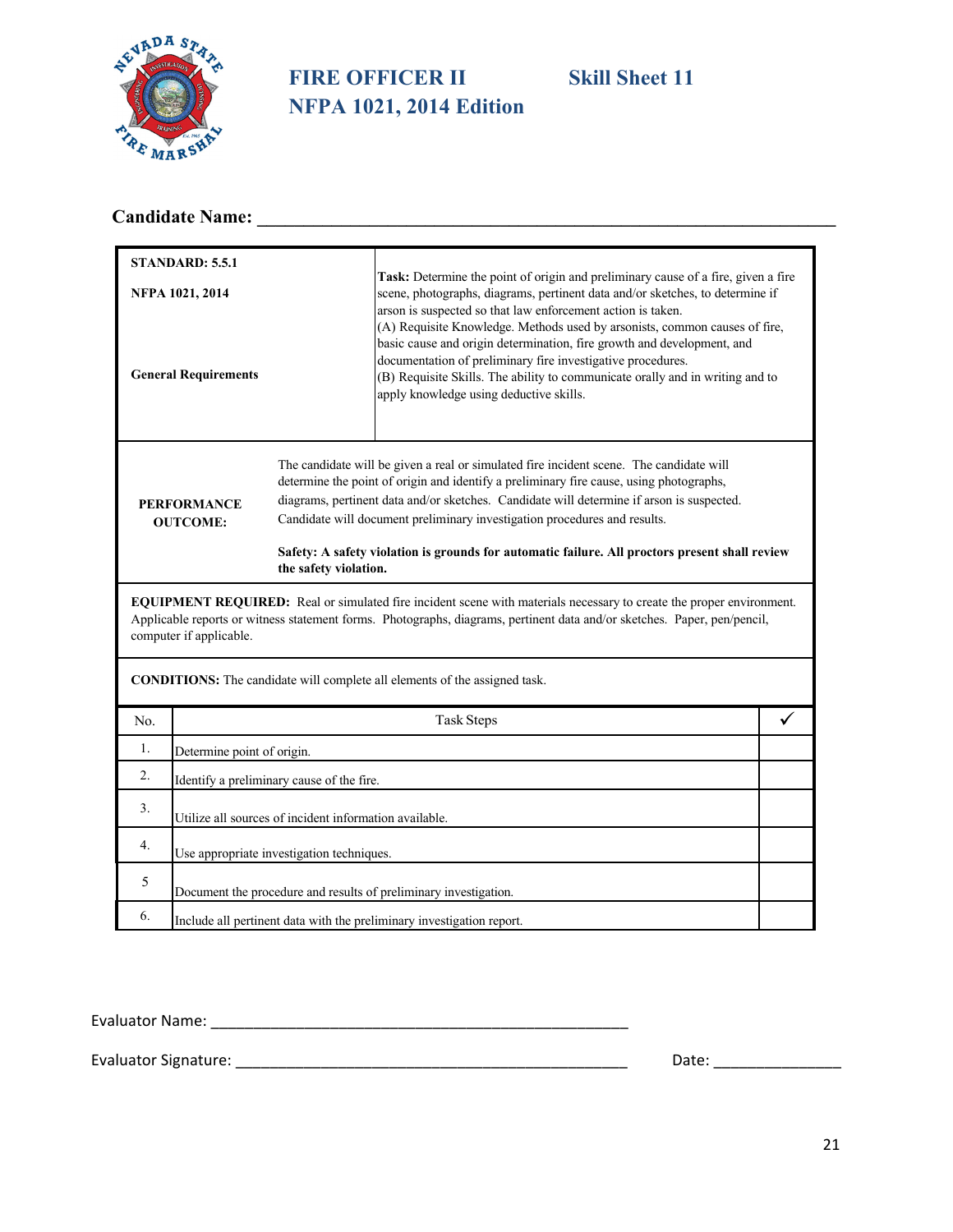

# **FIRE OFFICER II Skill Sheet 12 NFPA 1021, 2014 Edition**

# **Candidate Name: \_\_\_\_\_\_\_\_\_\_\_\_\_\_\_\_\_\_\_\_\_\_\_\_\_\_\_\_\_\_\_\_\_\_\_\_\_\_\_\_\_\_\_\_\_\_\_\_\_\_\_\_\_\_\_\_\_\_\_\_\_\_**

| <b>STANDARD: 5.6.1</b>                                                       |                                                                                                                                                                                                                                                                                                                |                   | Task: Produce operational plans, given an emergency incident requiring multi-unit                                                                                                                                                                                                                                                                                                                                                                                                                                                                                                       |   |  |
|------------------------------------------------------------------------------|----------------------------------------------------------------------------------------------------------------------------------------------------------------------------------------------------------------------------------------------------------------------------------------------------------------|-------------------|-----------------------------------------------------------------------------------------------------------------------------------------------------------------------------------------------------------------------------------------------------------------------------------------------------------------------------------------------------------------------------------------------------------------------------------------------------------------------------------------------------------------------------------------------------------------------------------------|---|--|
| NFPA 1021, 2014                                                              |                                                                                                                                                                                                                                                                                                                |                   | operations, so that required resources and their assignments are obtained and plans<br>are carried out in compliance with approved safety procedures resulting in the                                                                                                                                                                                                                                                                                                                                                                                                                   |   |  |
| <b>General Requirements</b>                                                  |                                                                                                                                                                                                                                                                                                                |                   | mitigation of the incident.<br>(A) Requisite Knowledge. Standard operating procedures; national,<br>state/provincial, and local information resources available for the mitigation of<br>emergency incidents; an incident management system; and a personnel<br>accountability system.<br>(B) Requisite Skills. The ability to implement an incident management system, to<br>communicate orally, to supervise and account for assigned personnel under<br>emergency conditions; and to serve in command staff and unit supervision<br>positions within the Incident Management System. |   |  |
| <b>PERFORMANCE</b><br><b>OUTCOME:</b><br>deployed to mitigate the situation. |                                                                                                                                                                                                                                                                                                                |                   | The candidate will develop and implement an operational plan for hazardous materials incident scenario<br>and another multi-unit emergency scenario. Candidate must analyze emergency scene condition,<br>allocate resources, communicate verbally and in writing, operate within an emergency management<br>system, supervise and account for assigned personnel so that resources are effectively and safely<br>Safety: A safety violation is grounds for automatic failure. All proctors present shall review the                                                                    |   |  |
|                                                                              |                                                                                                                                                                                                                                                                                                                | safety violation. |                                                                                                                                                                                                                                                                                                                                                                                                                                                                                                                                                                                         |   |  |
|                                                                              | EQUIPMENT REQUIRED: One (1) hazardous materials incident scenario and one (1) multi-unit emergency scenario including<br>type of incident, size-up information, and assigned resources. Policies and procedures, pen/pencil, and paper. Personnel<br>accountability system components. Computer if applicable. |                   |                                                                                                                                                                                                                                                                                                                                                                                                                                                                                                                                                                                         |   |  |
| CONDITIONS: The candidate will complete all elements of the assigned task.   |                                                                                                                                                                                                                                                                                                                |                   |                                                                                                                                                                                                                                                                                                                                                                                                                                                                                                                                                                                         |   |  |
| No.                                                                          |                                                                                                                                                                                                                                                                                                                |                   | Task Steps                                                                                                                                                                                                                                                                                                                                                                                                                                                                                                                                                                              | ✓ |  |
| 1.                                                                           | Produce effective operational plan to control a hazardous materials incident.                                                                                                                                                                                                                                  |                   |                                                                                                                                                                                                                                                                                                                                                                                                                                                                                                                                                                                         |   |  |
| 2.                                                                           | Allocate, supervise, and account for human and equipment resources.                                                                                                                                                                                                                                            |                   |                                                                                                                                                                                                                                                                                                                                                                                                                                                                                                                                                                                         |   |  |
| 3.                                                                           | Implement necessary safety precautions and personnel accountability.                                                                                                                                                                                                                                           |                   |                                                                                                                                                                                                                                                                                                                                                                                                                                                                                                                                                                                         |   |  |
| 4.                                                                           | Produce effective operational plan to mitigate a multi-unit emergency.                                                                                                                                                                                                                                         |                   |                                                                                                                                                                                                                                                                                                                                                                                                                                                                                                                                                                                         |   |  |
| 5                                                                            | Allocate, supervise, and account for human and equipment resources.                                                                                                                                                                                                                                            |                   |                                                                                                                                                                                                                                                                                                                                                                                                                                                                                                                                                                                         |   |  |
| 6                                                                            |                                                                                                                                                                                                                                                                                                                |                   | Implement necessary safety precautions and personnel accountability.                                                                                                                                                                                                                                                                                                                                                                                                                                                                                                                    |   |  |

Evaluator Name: \_\_\_\_\_\_\_\_\_\_\_\_\_\_\_\_\_\_\_\_\_\_\_\_\_\_\_\_\_\_\_\_\_\_\_\_\_\_\_\_\_\_\_\_\_\_\_\_\_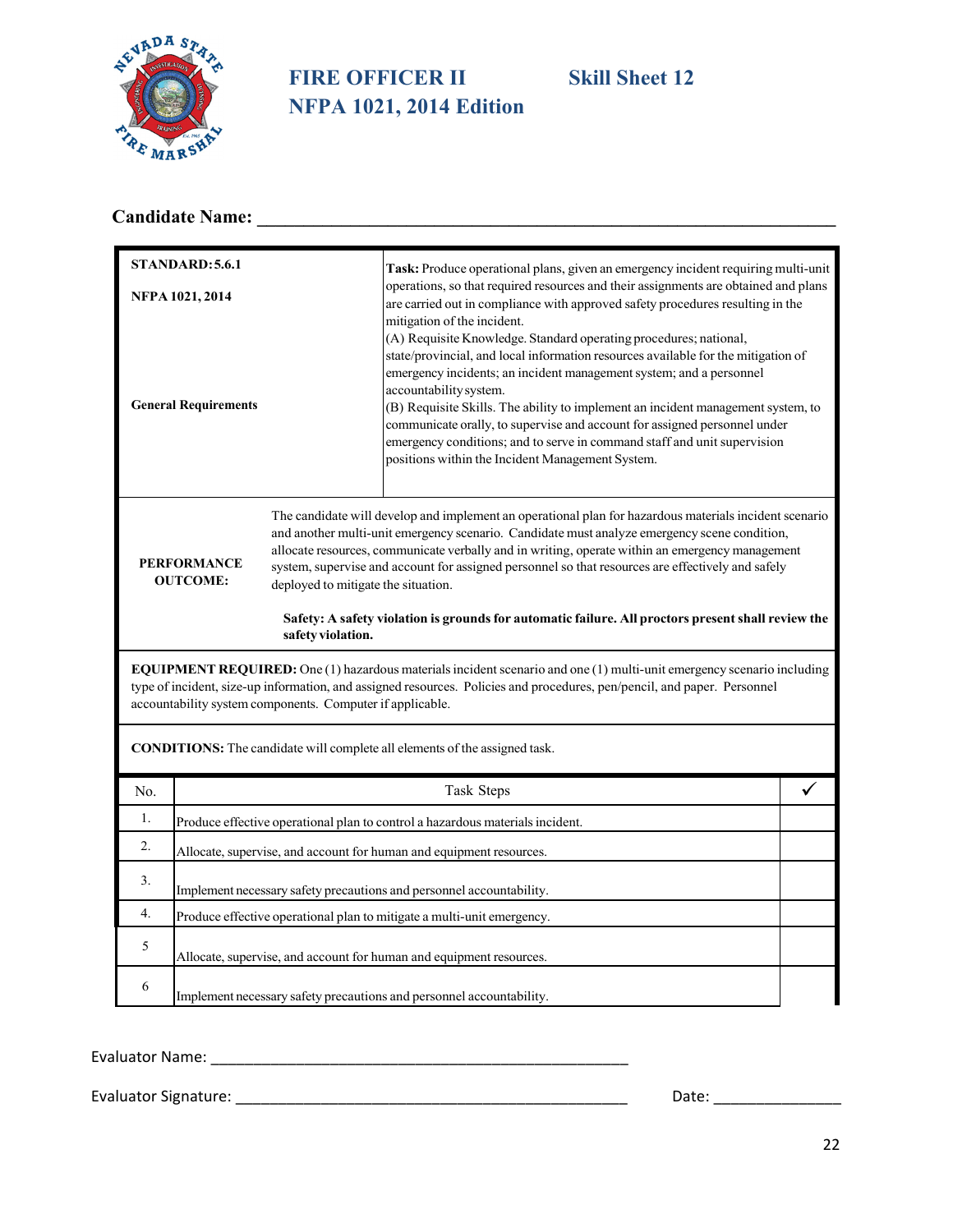

# **FIRE OFFICER II** Skill Sheet 13 **NFPA 1021, 2014 Edition**

# **Candidate Name: \_\_\_\_\_\_\_\_\_\_\_\_\_\_\_\_\_\_\_\_\_\_\_\_\_\_\_\_\_\_\_\_\_\_\_\_\_\_\_\_\_\_\_\_\_\_\_\_\_\_\_\_\_\_\_\_\_\_\_\_\_\_**

| STANDARD: 5.6.2                                                                                                                                                                                                                                                                                                                                                                                                                                                               |                                                                |  | Task: Develop and conduct a post-incident analysis, given multi-unit incident                                                                                                                                                                                                                                                                                                                                                                                                |   |  |
|-------------------------------------------------------------------------------------------------------------------------------------------------------------------------------------------------------------------------------------------------------------------------------------------------------------------------------------------------------------------------------------------------------------------------------------------------------------------------------|----------------------------------------------------------------|--|------------------------------------------------------------------------------------------------------------------------------------------------------------------------------------------------------------------------------------------------------------------------------------------------------------------------------------------------------------------------------------------------------------------------------------------------------------------------------|---|--|
| NFPA 1021, 2014                                                                                                                                                                                                                                                                                                                                                                                                                                                               |                                                                |  | and post-incident analysis policies, procedures, and forms, so that all required<br>critical elements are identified and communicated and the approved forms are                                                                                                                                                                                                                                                                                                             |   |  |
| <b>General Requirements</b>                                                                                                                                                                                                                                                                                                                                                                                                                                                   |                                                                |  | completed and processed.<br>(a) Requisite Knowledge. Elements of a post-incident analysis, basic building<br>construction, basic fire protection systems and features, basic water supply, basic<br>fuel loading, fire growth and development, and departmental procedures relating to<br>dispatch response, strategy tactics and operations, and customer service.<br>(b) Requisite Skills. The ability to write reports, to communicate orally, and to<br>evaluate skills. |   |  |
| Candidate will conduct a post-incident analysis, given a multi-unit incident scenario. Candidate must<br>be able to analyze the elements of a post-incident analysis, identify all of the required critical elements,<br><b>PERFORMANCE</b><br>complete approved forms, and communicate verbally and in writing their findings.<br><b>OUTCOME:</b><br>Safety: A safety violation is grounds for automatic failure. All proctors present shall review the<br>safety violation. |                                                                |  |                                                                                                                                                                                                                                                                                                                                                                                                                                                                              |   |  |
| <b>EQUIPMENT REQUIRED:</b> Emergency multi-unit incident scenario including type of incident, size-up information, and<br>assigned resources. Policies and procedures. Pen/pencil and paper. Necessary forms and reports. Personnel accountability<br>system components. Computer, if applicable.                                                                                                                                                                             |                                                                |  |                                                                                                                                                                                                                                                                                                                                                                                                                                                                              |   |  |
| CONDITIONS: The candidate will complete all elements of the assigned task.                                                                                                                                                                                                                                                                                                                                                                                                    |                                                                |  |                                                                                                                                                                                                                                                                                                                                                                                                                                                                              |   |  |
| No.                                                                                                                                                                                                                                                                                                                                                                                                                                                                           |                                                                |  | Task Steps                                                                                                                                                                                                                                                                                                                                                                                                                                                                   | ✓ |  |
| 1.                                                                                                                                                                                                                                                                                                                                                                                                                                                                            | Gather information from the multi-unit incident/scenario.      |  |                                                                                                                                                                                                                                                                                                                                                                                                                                                                              |   |  |
| 2.                                                                                                                                                                                                                                                                                                                                                                                                                                                                            | Analyze policies, procedures, guidelines and forms.            |  |                                                                                                                                                                                                                                                                                                                                                                                                                                                                              |   |  |
| 3.                                                                                                                                                                                                                                                                                                                                                                                                                                                                            | Identify critical elements of a post-incident analysis.        |  |                                                                                                                                                                                                                                                                                                                                                                                                                                                                              |   |  |
| 4.                                                                                                                                                                                                                                                                                                                                                                                                                                                                            | Complete approved forms.                                       |  |                                                                                                                                                                                                                                                                                                                                                                                                                                                                              |   |  |
| 5.                                                                                                                                                                                                                                                                                                                                                                                                                                                                            | Communicate effectively using both verbal and written methods. |  |                                                                                                                                                                                                                                                                                                                                                                                                                                                                              |   |  |

Evaluator Name: \_\_\_\_\_\_\_\_\_\_\_\_\_\_\_\_\_\_\_\_\_\_\_\_\_\_\_\_\_\_\_\_\_\_\_\_\_\_\_\_\_\_\_\_\_\_\_\_\_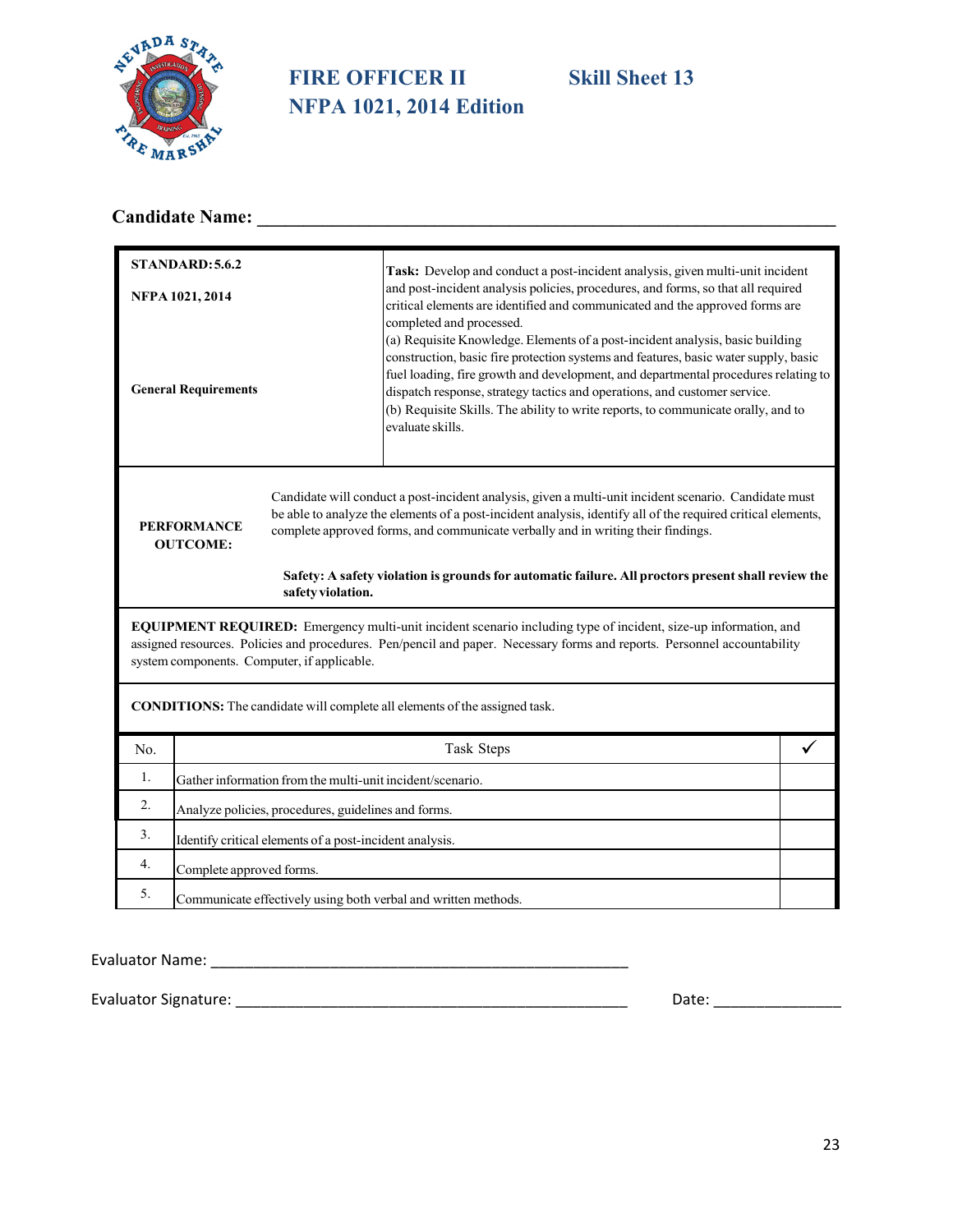

# **FIRE OFFICER II JPR: Skill Sheet 14 NFPA 1021, 2014 Edition**

# **Candidate Name: \_\_\_\_\_\_\_\_\_\_\_\_\_\_\_\_\_\_\_\_\_\_\_\_\_\_\_\_\_\_\_\_\_\_\_\_\_\_\_\_\_\_\_\_\_\_\_\_\_\_\_\_\_\_\_\_\_\_\_\_\_\_**

| STANDARD: 5.6.3                                                                                                                                                                                                            |                                                                             |                                                                                                                                                                                                                                                                        | Task: Prepare a written report, given incident reporting data from the jurisdiction,<br>so that the major causes for service demands are identified for various planning |  |
|----------------------------------------------------------------------------------------------------------------------------------------------------------------------------------------------------------------------------|-----------------------------------------------------------------------------|------------------------------------------------------------------------------------------------------------------------------------------------------------------------------------------------------------------------------------------------------------------------|--------------------------------------------------------------------------------------------------------------------------------------------------------------------------|--|
|                                                                                                                                                                                                                            | NFPA 1021, 2014                                                             |                                                                                                                                                                                                                                                                        | areas within the service area of the organization.<br>(a) Requisite Knowledge: Analyzing data.                                                                           |  |
|                                                                                                                                                                                                                            | <b>General Requirements</b>                                                 |                                                                                                                                                                                                                                                                        | (b) Requisite Skills: The ability to write clearly and to interpret response data<br>correctly to identify the reasons for service demands.                              |  |
| <b>PERFORMANCE</b><br><b>OUTCOME:</b>                                                                                                                                                                                      |                                                                             | The Candidate shall analyze the provided data, and present a written report that summarizes the<br>findings to a senior officer within the agency. The report must identify major causes for service<br>demands within various planning areas within the jurisdiction. |                                                                                                                                                                          |  |
|                                                                                                                                                                                                                            |                                                                             | Safety: A safety violation is grounds for automatic failure. All proctors present shall review the<br>safety violation.                                                                                                                                                |                                                                                                                                                                          |  |
| <b>EQUIPMENT REQUIRED:</b> The Candidate will be provided data from the agency records, information management system,<br>data processing system, or incident reporting system. Paper, pen/pencil, computer if applicable. |                                                                             |                                                                                                                                                                                                                                                                        |                                                                                                                                                                          |  |
| <b>CONDITIONS:</b> The Candidate will complete all elements of the assigned task                                                                                                                                           |                                                                             |                                                                                                                                                                                                                                                                        |                                                                                                                                                                          |  |
| No.                                                                                                                                                                                                                        |                                                                             |                                                                                                                                                                                                                                                                        | Task Steps                                                                                                                                                               |  |
| 1.                                                                                                                                                                                                                         | Analyze the data.                                                           |                                                                                                                                                                                                                                                                        |                                                                                                                                                                          |  |
| 2.                                                                                                                                                                                                                         | Determine the major causes for service demands within the planning area(s). |                                                                                                                                                                                                                                                                        |                                                                                                                                                                          |  |
| 3.                                                                                                                                                                                                                         | Prepare a written report outlining the major causes for service demands.    |                                                                                                                                                                                                                                                                        |                                                                                                                                                                          |  |
| 4.                                                                                                                                                                                                                         |                                                                             | Effectively present the report to senior officer(s).                                                                                                                                                                                                                   |                                                                                                                                                                          |  |

Evaluator Name: \_\_\_\_\_\_\_\_\_\_\_\_\_\_\_\_\_\_\_\_\_\_\_\_\_\_\_\_\_\_\_\_\_\_\_\_\_\_\_\_\_\_\_\_\_\_\_\_\_